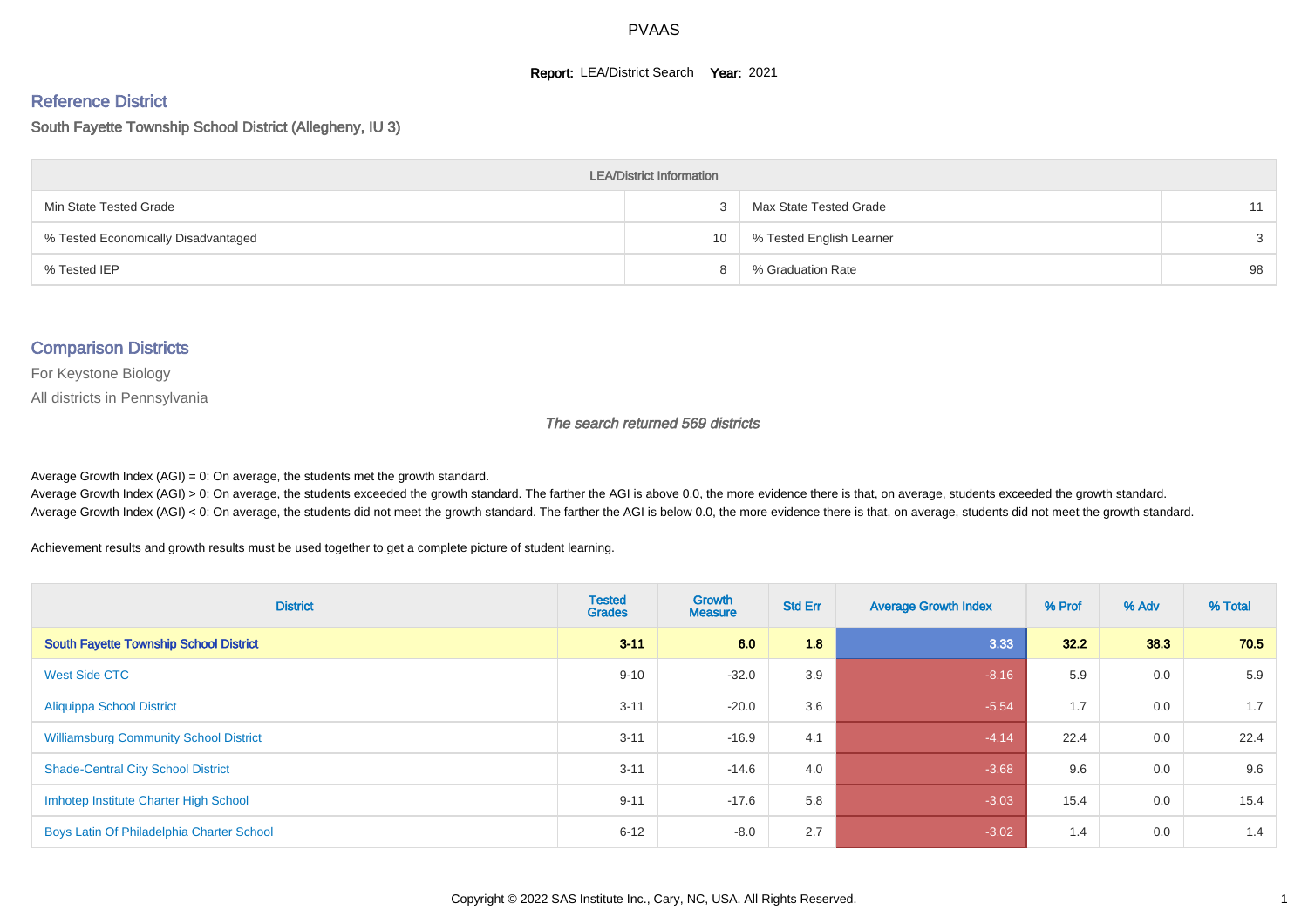| <b>District</b>                                         | <b>Tested</b><br><b>Grades</b> | <b>Growth</b><br><b>Measure</b> | <b>Std Err</b> | <b>Average Growth Index</b> | % Prof | % Adv | % Total |
|---------------------------------------------------------|--------------------------------|---------------------------------|----------------|-----------------------------|--------|-------|---------|
| <b>South Fayette Township School District</b>           | $3 - 11$                       | 6.0                             | 1.8            | 3.33                        | 32.2   | 38.3  | 70.5    |
| <b>Innovative Arts Academy Charter School</b>           | $6 - 11$                       | $-7.2$                          | 2.5            | $-2.83$                     | 2.0    | 0.0   | 2.0     |
| La Academia Partnership Charter School                  | $6 - 11$                       | $-15.5$                         | 5.7            | $-2.70$                     | 2.3    | 0.0   | 2.3     |
| <b>Lawrence County CTC</b>                              | $10 - 11$                      | $-9.8$                          | 3.7            | $-2.68$                     | 7.3    | 0.0   | 7.3     |
| <b>Perseus House Charter School Of Excellence</b>       | $6 - 11$                       | $-6.4$                          | 2.6            | $-2.50$                     | 0.9    | 0.0   | 0.9     |
| <b>Sto-Rox School District</b>                          | $3 - 10$                       | $-7.0$                          | 3.5            | $-1.99$                     | 3.2    | 0.0   | $3.2\,$ |
| <b>Chester Charter Scholars Academy Charter School</b>  | $3 - 12$                       | $-6.2$                          | 3.3            | $-1.88$                     | 2.2    | 0.0   | $2.2\,$ |
| <b>Steelton-Highspire School District</b>               | $3 - 11$                       | $-5.3$                          | 3.2            | $-1.65$                     | 13.9   | 0.0   | 13.9    |
| <b>Chester-Upland School District</b>                   | $3 - 11$                       | $-3.6$                          | 2.6            | $-1.38$                     | 1.6    | 0.0   | 1.6     |
| <b>Shenandoah Valley School District</b>                | $3 - 11$                       | $-4.5$                          | 3.5            | $-1.29$                     | 14.3   | 0.0   | 14.3    |
| <b>Keystone Education Center Charter School</b>         | $3 - 12$                       | $-6.5$                          | 5.1            | $-1.28$                     | 0.0    | 0.0   | 0.0     |
| <b>Propel Charter School-Homestead</b>                  | $3 - 11$                       | $-5.0$                          | 3.9            | $-1.27$                     | $7.3$  | 0.0   | 7.3     |
| <b>Harmony Area School District</b>                     | $3 - 10$                       | $-5.7$                          | 5.0            | $-1.13$                     | 33.3   | 0.0   | 33.3    |
| <b>Sugar Valley Rural Charter School</b>                | $3 - 11$                       | $-3.6$                          | 3.7            | $-0.98$                     | 10.3   | 0.0   | 10.3    |
| <b>KIPP Dubois Charter School</b>                       | $9 - 10$                       | $-3.0$                          | 3.1            | $-0.95$                     | 10.0   | 0.0   | 10.0    |
| <b>Propel Charter School-Montour</b>                    | $3 - 10$                       | $-3.4$                          | 3.6            | $-0.93$                     | 7.7    | 0.0   | 7.7     |
| Urban Pathways 6-12 Charter School                      | $6 - 11$                       | $-4.1$                          | 5.7            | $-0.72$                     | 0.0    | 0.0   | 0.0     |
| Center For Student Learning Charter School At Pennsbury | $6 - 12$                       | $-3.3$                          | 6.0            | $-0.55$                     | 23.1   | 0.0   | 23.1    |
| <b>Mastery Charter High School-Lenfest Campus</b>       | $7 - 11$                       | $-1.8$                          | 5.8            | $-0.30$                     | 26.3   | 0.0   | 26.3    |
| <b>Claysburg-Kimmel School District</b>                 | $3 - 11$                       | $-1.2$                          | 5.2            | $-0.22$                     | 5.0    | 0.0   | 5.0     |
| <b>Tech Freire Charter School</b>                       | $9 - 11$                       | 0.7                             | 2.5            | 0.27                        | 3.6    | 0.0   | 3.6     |
| Philadelphia Electrical & Tech Charter High School      | $10 - 10$                      | 1.2                             | 2.6            | 0.45                        | 0.9    | 0.0   | 0.9     |
| Mastery Charter School - Pickett Campus                 | $6 - 10$                       | 2.7                             | 4.2            | 0.65                        | 20.6   | 0.0   | 20.6    |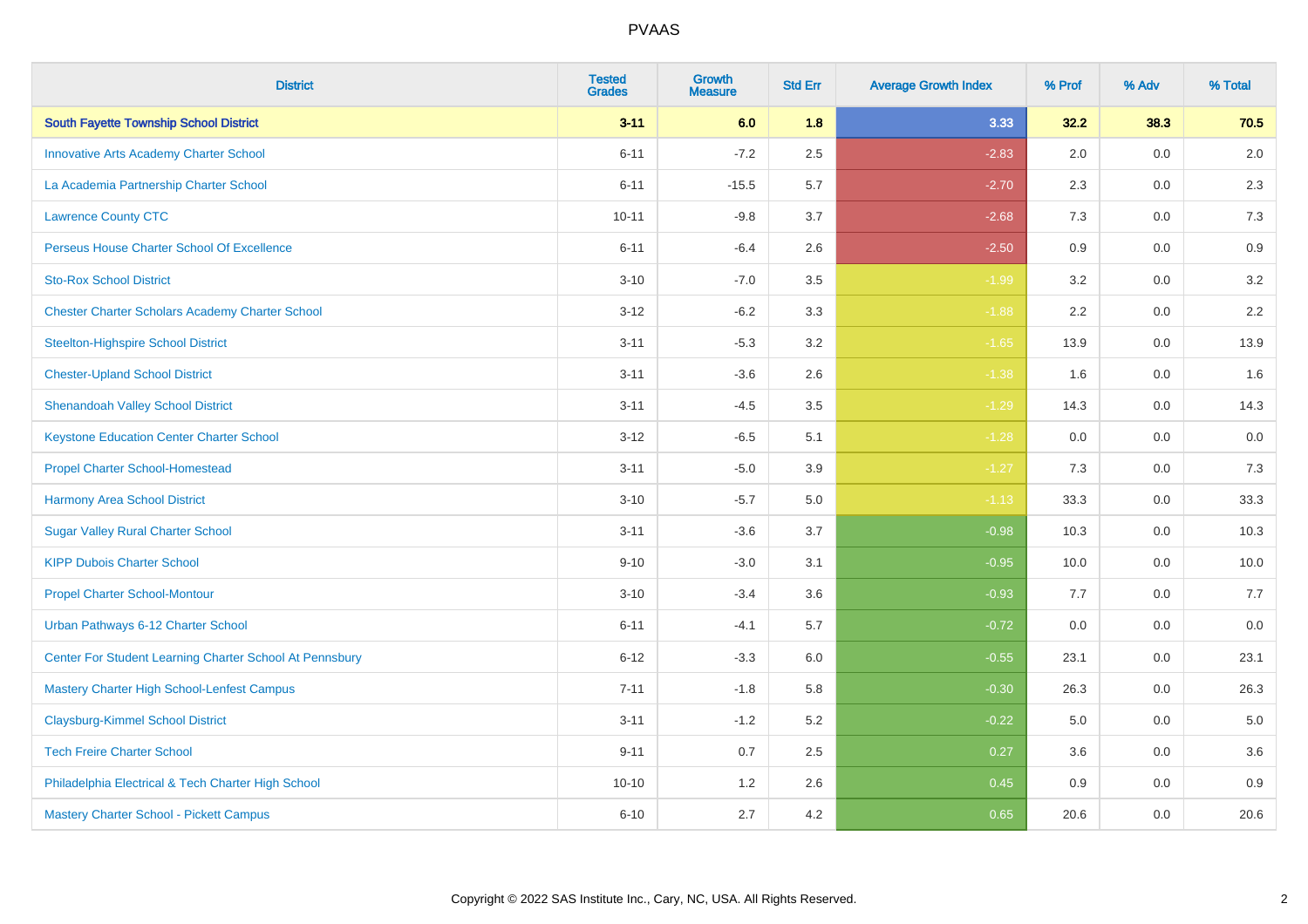| <b>District</b>                                                       | <b>Tested</b><br><b>Grades</b> | <b>Growth</b><br><b>Measure</b> | <b>Std Err</b> | <b>Average Growth Index</b> | % Prof | % Adv | % Total |
|-----------------------------------------------------------------------|--------------------------------|---------------------------------|----------------|-----------------------------|--------|-------|---------|
| <b>South Fayette Township School District</b>                         | $3 - 11$                       | 6.0                             | 1.8            | 3.33                        | 32.2   | 38.3  | 70.5    |
| Aspira Bilingual Cyber Charter School                                 | $3 - 11$                       | 5.1                             | 5.8            | 0.87                        | 4.8    | 0.0   | 4.8     |
| People For People Charter School                                      | $3 - 12$                       | 6.4                             | 5.6            | 1.15                        | 2.4    | 0.0   | 2.4     |
| <b>Mastery Charter School - Thomas Campus</b>                         | $3 - 10$                       | 7.9                             | 5.7            | 1.39                        | 12.5   | 0.0   | 12.5    |
| <b>Multicultural Academy Charter School</b>                           | $9 - 11$                       | 6.0                             | 3.4            | 1.77                        | 12.3   | 0.0   | 12.3    |
| <b>Allentown City School District</b>                                 | $3 - 12$                       | $-16.9$                         | 1.4            | $-12.37$                    | 5.9    | 0.4   | 6.3     |
| <b>Universal Audenried Charter School</b>                             | $9 - 11$                       | $-3.8$                          | 2.5            | $-1.53$                     | 3.0    | 0.5   | $3.5\,$ |
| <b>Clairton City School District</b>                                  | $3 - 11$                       | $-1.6$                          | 5.0            | $-0.32$                     | 3.8    | 0.5   | 4.4     |
| <b>York City School District</b>                                      | $3 - 12$                       | $-17.7$                         | 1.8            | $-10.05$                    | 3.2    | 0.7   | $3.9\,$ |
| <b>Mastery Charter School - Hardy Williams</b>                        | $3 - 11$                       | 6.6                             | $3.0\,$        | 2.21                        | 24.7   | 1.2   | 25.9    |
| New Kensington-Arnold School District                                 | $3 - 11$                       | $-5.8$                          | 3.2            | $-1.80$                     | 10.8   | 1.2   | 12.0    |
| Northern Cambria School District                                      | $3 - 11$                       | $-0.3$                          | 3.4            | $-0.09$                     | 26.5   | 1.2   | 27.7    |
| <b>Executive Education Academy Charter School</b>                     | $3 - 10$                       | $-14.6$                         | 3.0            | $-4.81$                     | 8.5    | 1.2   | 9.8     |
| <b>Greater Johnstown School District</b>                              | $3 - 11$                       | $-3.5$                          | 2.4            | $-1.45$                     | 10.3   | 1.3   | 11.5    |
| Maritime Academy Charter School                                       | $3 - 10$                       | 13.2                            | 3.1            | 4.29                        | 24.0   | 1.3   | 25.3    |
| Preparatory Charter School Of Mathematics, Science, Tech, And Careers | $9 - 10$                       | $-5.1$                          | 2.5            | $-2.03$                     | 6.3    | 1.4   | 7.7     |
| <b>Frazier School District</b>                                        | $3 - 11$                       | $-18.9$                         | 3.4            | $-5.49$                     | 18.3   | 1.4   | 19.7    |
| <b>Tacony Academy Charter School</b>                                  | $3 - 11$                       | $-12.9$                         | 3.3            | $-3.90$                     | 8.6    | 1.4   | 10.0    |
| <b>Woodland Hills School District</b>                                 | $3 - 12$                       | $-4.2$                          | 2.5            | $-1.66$                     | 10.1   | 1.4   | 11.5    |
| <b>Antietam School District</b>                                       | $3 - 10$                       | $-9.5$                          | 3.7            | $-2.57$                     | 20.9   | 1.5   | 22.4    |
| <b>City CHS</b>                                                       | $10 - 11$                      | $-5.6$                          | 2.4            | $-2.34$                     | 15.9   | 1.5   | 17.4    |
| Morrisville Borough School District                                   | $3 - 11$                       | $-13.1$                         | 3.7            | $-3.52$                     | 4.9    | 1.6   | 6.6     |
| <b>Washington School District</b>                                     | $3 - 11$                       | $-15.9$                         | 2.9            | $-5.44$                     | 12.9   | 1.7   | 14.7    |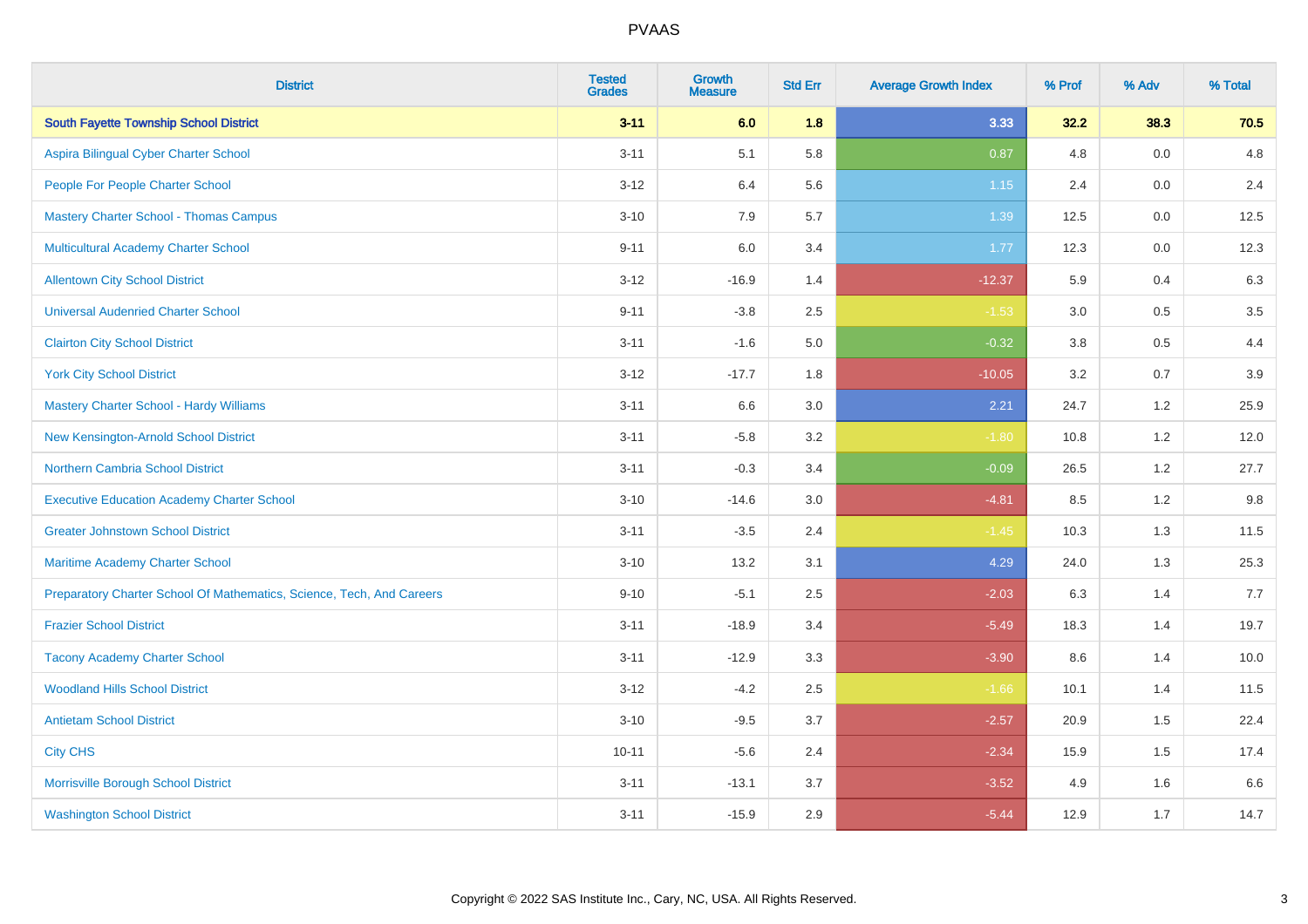| <b>District</b>                                  | <b>Tested</b><br><b>Grades</b> | <b>Growth</b><br><b>Measure</b> | <b>Std Err</b> | <b>Average Growth Index</b> | % Prof | % Adv   | % Total |
|--------------------------------------------------|--------------------------------|---------------------------------|----------------|-----------------------------|--------|---------|---------|
| <b>South Fayette Township School District</b>    | $3 - 11$                       | 6.0                             | 1.8            | 3.33                        | 32.2   | 38.3    | 70.5    |
| <b>Columbia Borough School District</b>          | $3 - 12$                       | $-1.1$                          | 3.6            | $-0.31$                     | 17.2   | 1.7     | 19.0    |
| Dr Robert Ketterer Charter School Inc            | $6 - 12$                       | 7.1                             | 4.3            | 1.66                        | 7.3    | 1.7     | 9.0     |
| <b>Belmont Charter School</b>                    | $3 - 10$                       | 2.2                             | 3.4            | 0.64                        | 5.3    | 1.8     | $7.0$   |
| <b>Norristown Area School District</b>           | $3 - 12$                       | $-25.4$                         | 1.7            | $-15.35$                    | 10.6   | 1.8     | 12.4    |
| <b>York Academy Regional Charter School</b>      | $3 - 11$                       | $-2.3$                          | 4.4            | $-0.52$                     | 23.5   | 2.0     | 25.5    |
| <b>New Castle Area School District</b>           | $3 - 12$                       | $-13.6$                         | 2.3            | $-5.99$                     | 17.6   | 2.0     | 19.5    |
| <b>Harrisburg City School District</b>           | $3 - 11$                       | $-0.2$                          | 2.0            | $-0.11$                     | 6.0    | 2.0     | 8.0     |
| Lincoln Leadership Academy Charter School        | $3 - 12$                       | $-7.4$                          | 3.7            | $-1.99$                     | 6.4    | 2.1     | 8.5     |
| <b>Rochester Area School District</b>            | $3 - 11$                       | $-5.7$                          | 3.9            | $-1.45$                     | 14.9   | 2.1     | 17.0    |
| <b>Carbon Career &amp; Technical Institute</b>   | $9 - 11$                       | $-9.3$                          | 3.2            | $-2.92$                     | 19.6   | 2.2     | 21.7    |
| <b>South Allegheny School District</b>           | $3 - 11$                       | $-0.9$                          | 3.1            | $-0.30$                     | 23.8   | 2.5     | 26.2    |
| Community Academy Of Philadelphia Charter School | $3 - 11$                       | 0.1                             | 2.6            | 0.06                        | 9.7    | $2.6\,$ | 12.4    |
| <b>Burgettstown Area School District</b>         | $3 - 11$                       | $-11.2$                         | 3.2            | $-3.46$                     | 16.0   | 2.7     | 18.7    |
| Jefferson County-Dubois AVTS                     | $9 - 11$                       | $-11.7$                         | 3.1            | $-3.72$                     | 17.6   | 2.8     | 20.4    |
| <b>Achievement House Charter School</b>          | $7 - 11$                       | $-8.2$                          | 3.6            | $-2.28$                     | 16.7   | 2.8     | 19.4    |
| <b>Big Beaver Falls Area School District</b>     | $3 - 11$                       | $-17.9$                         | 2.8            | $-6.27$                     | 9.4    | 2.8     | 12.2    |
| <b>Carbondale Area School District</b>           | $3 - 10$                       | $-2.8$                          | 3.2            | $-0.87$                     | 27.5   | 2.9     | 30.4    |
| <b>Esperanza Cyber Charter School</b>            | $3 - 11$                       | 7.1                             | 6.1            | 1.15                        | 8.8    | 2.9     | 11.8    |
| <b>Hanover Area School District</b>              | $3 - 11$                       | $-14.7$                         | 4.7            | $-3.13$                     | 12.1   | 3.0     | 15.2    |
| <b>Tussey Mountain School District</b>           | $3 - 12$                       | $-13.0$                         | 3.3            | $-3.93$                     | 11.1   | 3.2     | 14.3    |
| <b>Cornell School District</b>                   | $3 - 11$                       | $-5.5$                          | 4.6            | $-1.20$                     | 11.3   | 3.2     | 14.5    |
| Propel Charter School - Braddock Hills           | $3 - 11$                       | $-2.1$                          | 3.3            | $-0.63$                     | 4.8    | 3.2     | 8.1     |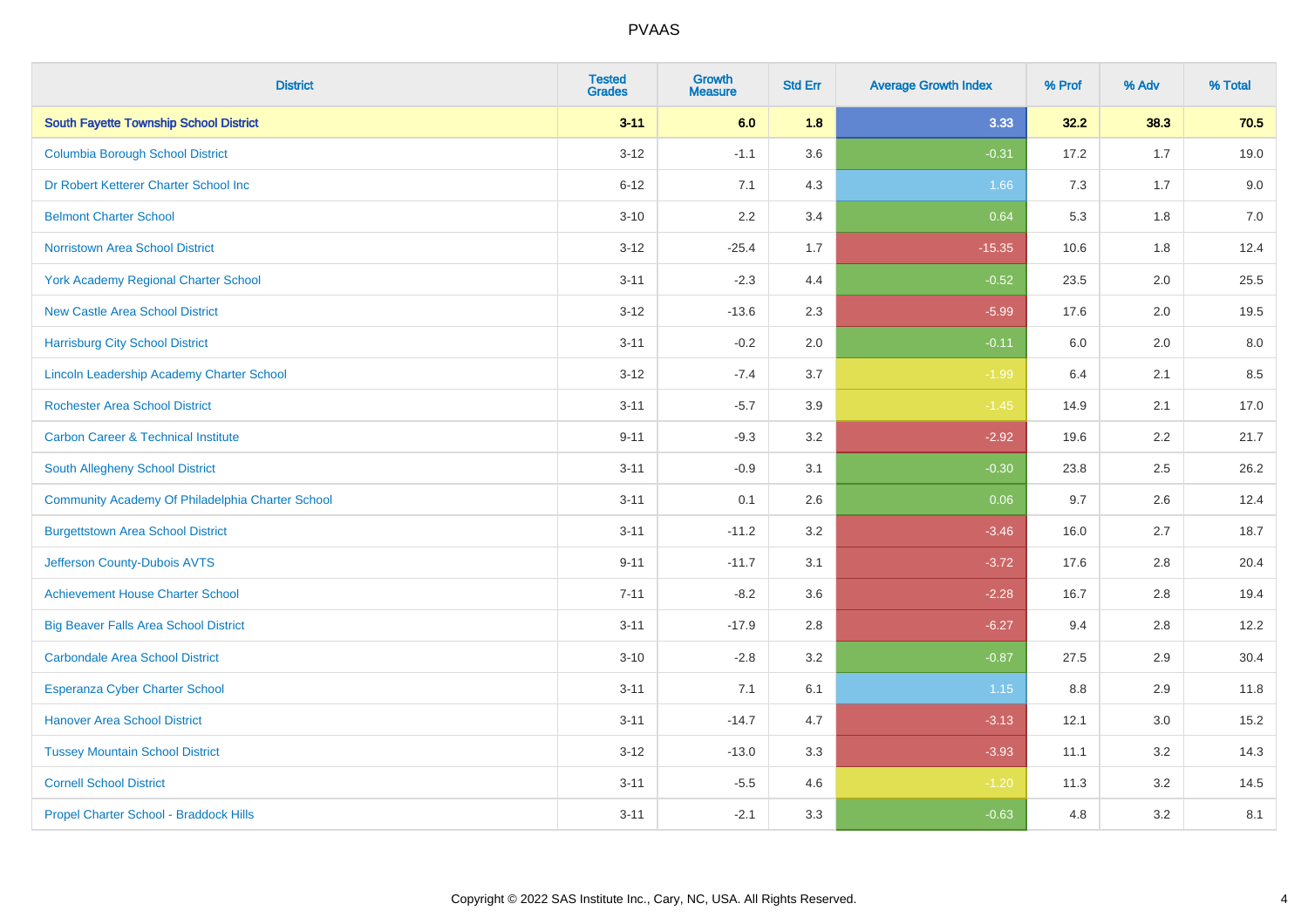| <b>District</b>                                   | <b>Tested</b><br><b>Grades</b> | <b>Growth</b><br><b>Measure</b> | <b>Std Err</b> | <b>Average Growth Index</b> | % Prof | % Adv   | % Total |
|---------------------------------------------------|--------------------------------|---------------------------------|----------------|-----------------------------|--------|---------|---------|
| <b>South Fayette Township School District</b>     | $3 - 11$                       | 6.0                             | 1.8            | 3.33                        | 32.2   | 38.3    | 70.5    |
| <b>Columbia-Montour AVTS</b>                      | $9 - 10$                       | $-7.1$                          | 2.8            | $-2.52$                     | 19.5   | $3.2\,$ | 22.7    |
| <b>Coatesville Area School District</b>           | $3 - 11$                       | $-9.5$                          | 1.6            | $-5.81$                     | 12.8   | 3.3     | 16.2    |
| <b>Bristol Borough School District</b>            | $3 - 12$                       | $-5.9$                          | 2.9            | $-2.00$                     | 27.8   | 3.3     | 31.1    |
| <b>Southeast Delco School District</b>            | $3 - 10$                       | 3.9                             | 3.5            | 1.12                        | 18.6   | 3.4     | 22.0    |
| Mastery Charter School - Gratz Campus             | $7 - 10$                       | $-9.5$                          | 4.6            | $-2.09$                     | 0.0    | 3.4     | 3.4     |
| <b>Environmental Charter School At Frick Park</b> | $3-9$                          | $-6.2$                          | 3.7            | $-1.67$                     | 25.9   | 3.4     | 29.3    |
| Esperanza Academy Charter School                  | $4 - 11$                       | 2.1                             | 2.1            | 1.01                        | 14.2   | 3.6     | 17.8    |
| Mastery Charter School - Shoemaker Campus         | $7 - 10$                       | $-2.3$                          | 2.8            | $-0.81$                     | 10.1   | 3.7     | 13.8    |
| <b>Wilkes-Barre Area School District</b>          | $3 - 11$                       | $-12.4$                         | 2.4            | $-5.18$                     | 14.2   | 3.7     | 17.9    |
| <b>Turkeyfoot Valley Area School District</b>     | $3 - 12$                       | $-15.4$                         | 5.8            | $-2.66$                     | 3.8    | 3.8     | 7.6     |
| <b>Penns Manor Area School District</b>           | $3 - 12$                       | $-1.9$                          | 3.5            | $-0.55$                     | 24.2   | 3.8     | 28.0    |
| <b>Lancaster School District</b>                  | $3 - 12$                       | $-10.0$                         | 1.4            | $-7.22$                     | 9.0    | 3.9     | 12.8    |
| Philadelphia Academy Charter School               | $3 - 11$                       | $-14.7$                         | 2.7            | $-5.42$                     | 21.6   | 3.9     | 25.5    |
| <b>Western Beaver County School District</b>      | $3 - 11$                       | $-9.3$                          | 4.2            | $-2.20$                     | 45.1   | 3.9     | 49.0    |
| <b>West Mifflin Area School District</b>          | $3 - 12$                       | $-11.9$                         | 2.5            | $-4.77$                     | 15.9   | 4.0     | 19.9    |
| <b>York Co School Of Technology</b>               | $9 - 12$                       | $-10.9$                         | 1.6            | $-6.79$                     | 22.6   | 4.0     | 26.6    |
| <b>New Foundations Charter School</b>             | $3 - 11$                       | 0.6                             | 2.2            | 0.29                        | 22.4   | 4.0     | 26.4    |
| <b>Panther Valley School District</b>             | $3 - 12$                       | $-13.3$                         | 3.2            | $-4.10$                     | 31.5   | 4.1     | 35.6    |
| Jeannette City School District                    | $3 - 11$                       | $-0.7$                          | 3.4            | $-0.20$                     | 26.8   | 4.1     | 30.9    |
| <b>Mckeesport Area School District</b>            | $3 - 12$                       | 4.6                             | 2.2            | 2.14                        | 21.1   | 4.4     | 25.5    |
| <b>Mount Carmel Area School District</b>          | $3 - 11$                       | $-7.9$                          | 2.3            | $-3.38$                     | 18.2   | 4.4     | 22.6    |
| <b>Roberto Clemente Charter School</b>            | $3 - 12$                       | $-3.3$                          | 4.1            | $-0.79$                     | 22.7   | 4.6     | 27.3    |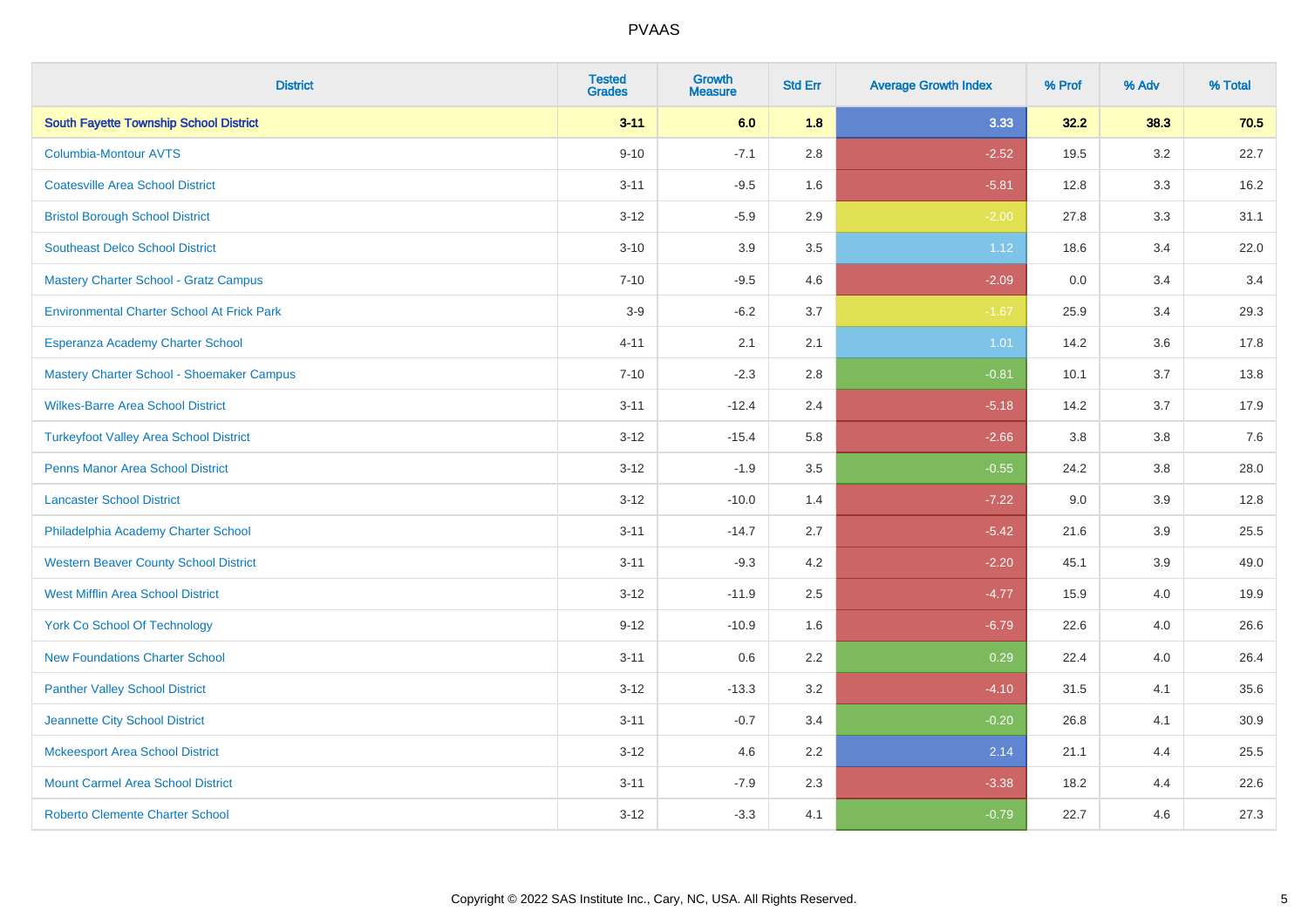| <b>District</b>                               | <b>Tested</b><br><b>Grades</b> | <b>Growth</b><br><b>Measure</b> | <b>Std Err</b> | <b>Average Growth Index</b> | % Prof | % Adv   | % Total |
|-----------------------------------------------|--------------------------------|---------------------------------|----------------|-----------------------------|--------|---------|---------|
| <b>South Fayette Township School District</b> | $3 - 11$                       | 6.0                             | 1.8            | 3.33                        | 32.2   | 38.3    | 70.5    |
| Lehigh Career & Technical Institute           | $10 - 12$                      | $-0.7$                          | 6.3            | $-0.11$                     | 36.4   | 4.6     | 40.9    |
| <b>Greenville Area School District</b>        | $3 - 11$                       | $-13.2$                         | 3.0            | $-4.45$                     | 32.1   | 4.6     | 36.7    |
| <b>Bristol Township School District</b>       | $3 - 11$                       | $-7.4$                          | 1.4            | $-5.32$                     | 13.8   | 4.6     | 18.4    |
| <b>MaST Community Charter School II</b>       | $3 - 10$                       | 1.4                             | 3.0            | 0.45                        | 16.1   | 4.6     | 20.7    |
| <b>Bethlehem-Center School District</b>       | $3 - 10$                       | 2.1                             | 3.5            | 0.59                        | 32.3   | 4.6     | 36.9    |
| <b>Muhlenberg School District</b>             | $3 - 10$                       | $-17.8$                         | 1.9            | $-9.34$                     | 12.4   | 4.6     | 17.0    |
| Insight PA Cyber Charter School               | $3 - 11$                       | $-9.4$                          | 5.8            | $-1.62$                     | 25.6   | 4.6     | 30.2    |
| <b>Cameron County School District</b>         | $3 - 12$                       | $-5.0$                          | 4.4            | $-1.12$                     | 34.9   | 4.8     | 39.7    |
| <b>Susq-Cyber Charter School</b>              | $9 - 11$                       | $-3.2$                          | 5.8            | $-0.54$                     | 23.8   | 4.8     | 28.6    |
| <b>Northeast Bradford School District</b>     | $3 - 10$                       | $-5.0$                          | 3.7            | $-1.35$                     | 30.6   | 4.8     | 35.5    |
| Jamestown Area School District                | $3 - 11$                       | $-9.5$                          | 4.1            | $-2.33$                     | 41.5   | 4.9     | 46.3    |
| Southern Huntingdon County School District    | $3 - 11$                       | $-5.9$                          | 3.4            | $-1.76$                     | 32.8   | 4.9     | 37.7    |
| <b>Leechburg Area School District</b>         | $3 - 11$                       | 7.0                             | 3.9            | 1.79                        | 37.7   | 4.9     | 42.6    |
| <b>Connellsville Area School District</b>     | $3 - 11$                       | $-5.3$                          | 2.0            | $-2.67$                     | 24.2   | 5.0     | 29.1    |
| <b>Sharon City School District</b>            | $3 - 11$                       | $-6.5$                          | 2.3            | $-2.79$                     | 13.1   | $5.0\,$ | 18.1    |
| <b>Moniteau School District</b>               | $3 - 11$                       | $-11.8$                         | 2.9            | $-4.07$                     | 22.6   | 5.0     | 27.6    |
| <b>Conemaugh Valley School District</b>       | $3 - 12$                       | $-6.3$                          | 4.1            | $-1.54$                     | 23.7   | 5.1     | 28.8    |
| <b>Williams Valley School District</b>        | $3 - 11$                       | 2.6                             | 3.7            | 0.69                        | 17.0   | 5.1     | 22.0    |
| <b>Carlynton School District</b>              | $3 - 11$                       | $-2.0$                          | 3.2            | $-0.62$                     | 27.9   | 5.2     | 33.1    |
| <b>Dunmore School District</b>                | $3 - 11$                       | $-12.2$                         | 2.7            | $-4.51$                     | 15.0   | 5.3     | 20.4    |
| Salisbury-Elk Lick School District            | $3 - 11$                       | $-8.4$                          | 5.8            | $-1.45$                     | 33.3   | 5.6     | 38.9    |
| Ambridge Area School District                 | $3 - 12$                       | $-19.4$                         | 2.5            | $-7.64$                     | 23.2   | 5.6     | 28.9    |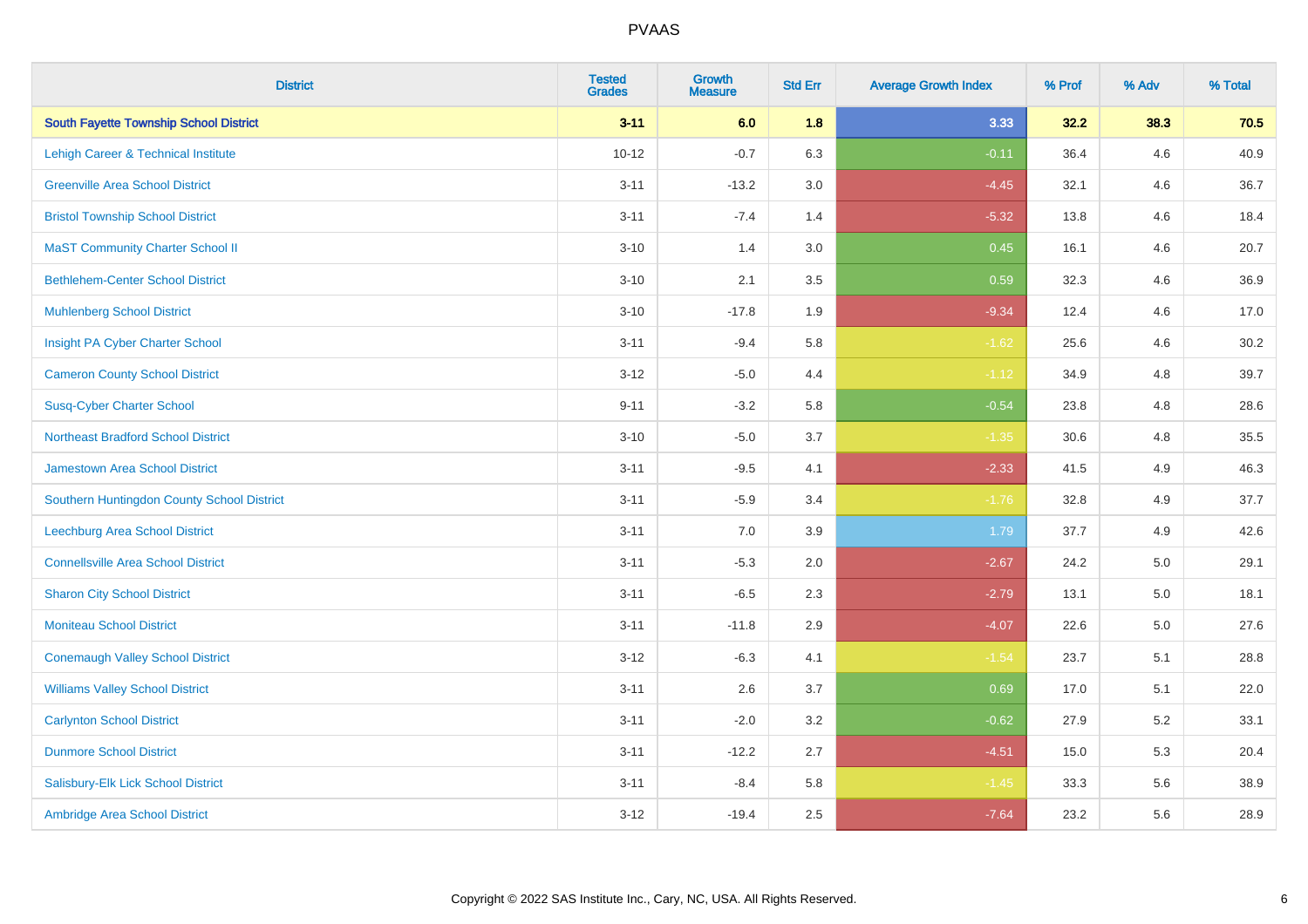| <b>District</b>                                | <b>Tested</b><br><b>Grades</b> | <b>Growth</b><br><b>Measure</b> | <b>Std Err</b> | <b>Average Growth Index</b> | % Prof | % Adv   | % Total |
|------------------------------------------------|--------------------------------|---------------------------------|----------------|-----------------------------|--------|---------|---------|
| <b>South Fayette Township School District</b>  | $3 - 11$                       | 6.0                             | 1.8            | 3.33                        | 32.2   | 38.3    | 70.5    |
| Lehigh Valley Charter High School For The Arts | $9 - 10$                       | $-11.8$                         | 2.5            | $-4.76$                     | 28.9   | $5.7\,$ | 34.6    |
| <b>Ligonier Valley School District</b>         | $3 - 11$                       | $-10.8$                         | 3.1            | $-3.43$                     | 34.1   | 5.8     | 39.9    |
| Meyersdale Area School District                | $3 - 11$                       | $-16.1$                         | 3.3            | $-4.94$                     | 20.3   | 5.8     | 26.1    |
| <b>Mount Union Area School District</b>        | $3 - 10$                       | $-2.5$                          | 2.8            | $-0.89$                     | 19.8   | 5.8     | 25.6    |
| <b>Mcguffey School District</b>                | $3 - 11$                       | $-12.1$                         | 3.0            | $-4.06$                     | 12.8   | 5.9     | 18.6    |
| <b>Commodore Perry School District</b>         | $3 - 11$                       | $-10.4$                         | 4.5            | $-2.30$                     | 29.4   | 5.9     | 35.3    |
| <b>Franklin Area School District</b>           | $3 - 11$                       | $-3.7$                          | 2.6            | $-1.43$                     | 30.5   | 5.9     | 36.4    |
| <b>Reading School District</b>                 | $3 - 11$                       | 4.3                             | 1.2            | 3.71                        | 16.8   | 6.0     | 22.8    |
| Jim Thorpe Area School District                | $3 - 11$                       | $-10.9$                         | 2.4            | $-4.48$                     | 19.5   | 6.0     | 25.5    |
| <b>Fairfield Area School District</b>          | $3 - 11$                       | $-0.5$                          | 3.6            | $-0.13$                     | 43.9   | 6.1     | 50.0    |
| <b>Derry Area School District</b>              | $3 - 11$                       | $-11.8$                         | 2.6            | $-4.53$                     | 34.8   | 6.1     | 40.9    |
| Jefferson-Morgan School District               | $3 - 10$                       | $-12.0$                         | 3.9            | $-3.09$                     | 28.6   | 6.1     | 34.7    |
| Pennsylvania Distance Learning Charter School  | $3 - 12$                       | 6.8                             | 3.4            | 1.99                        | 19.8   | 6.2     | 25.9    |
| <b>Hanover Public School District</b>          | $3 - 11$                       | $-12.4$                         | 2.7            | $-4.50$                     | 22.7   | 6.2     | 28.9    |
| <b>Pottstown School District</b>               | $3 - 12$                       | 2.0                             | 2.2            | 0.88                        | 19.4   | $6.2\,$ | 25.6    |
| <b>Lebanon School District</b>                 | $3 - 11$                       | $-1.2$                          | 1.9            | $-0.63$                     | 15.2   | 6.4     | 21.6    |
| <b>Interboro School District</b>               | $3 - 12$                       | $-8.4$                          | 2.0            | $-4.27$                     | 27.6   | 6.4     | 34.1    |
| Philadelphia City School District              | $3 - 12$                       | $-7.8$                          | 0.6            | $-13.43$                    | 16.4   | 6.5     | 22.9    |
| <b>Pittsburgh School District</b>              | $3 - 11$                       | $-13.0$                         | 1.1            | $-12.25$                    | 16.1   | 6.5     | 22.6    |
| <b>Fannett-Metal School District</b>           | $3 - 11$                       | $-22.3$                         | 4.8            | $-4.65$                     | 16.4   | 6.6     | 23.0    |
| <b>Chartiers-Houston School District</b>       | $3 - 10$                       | $-16.5$                         | 3.5            | $-4.79$                     | 26.3   | 6.6     | 32.9    |
| <b>Erie City School District</b>               | $3 - 12$                       | $-4.5$                          | 1.4            | $-3.09$                     | 13.4   | 6.7     | 20.1    |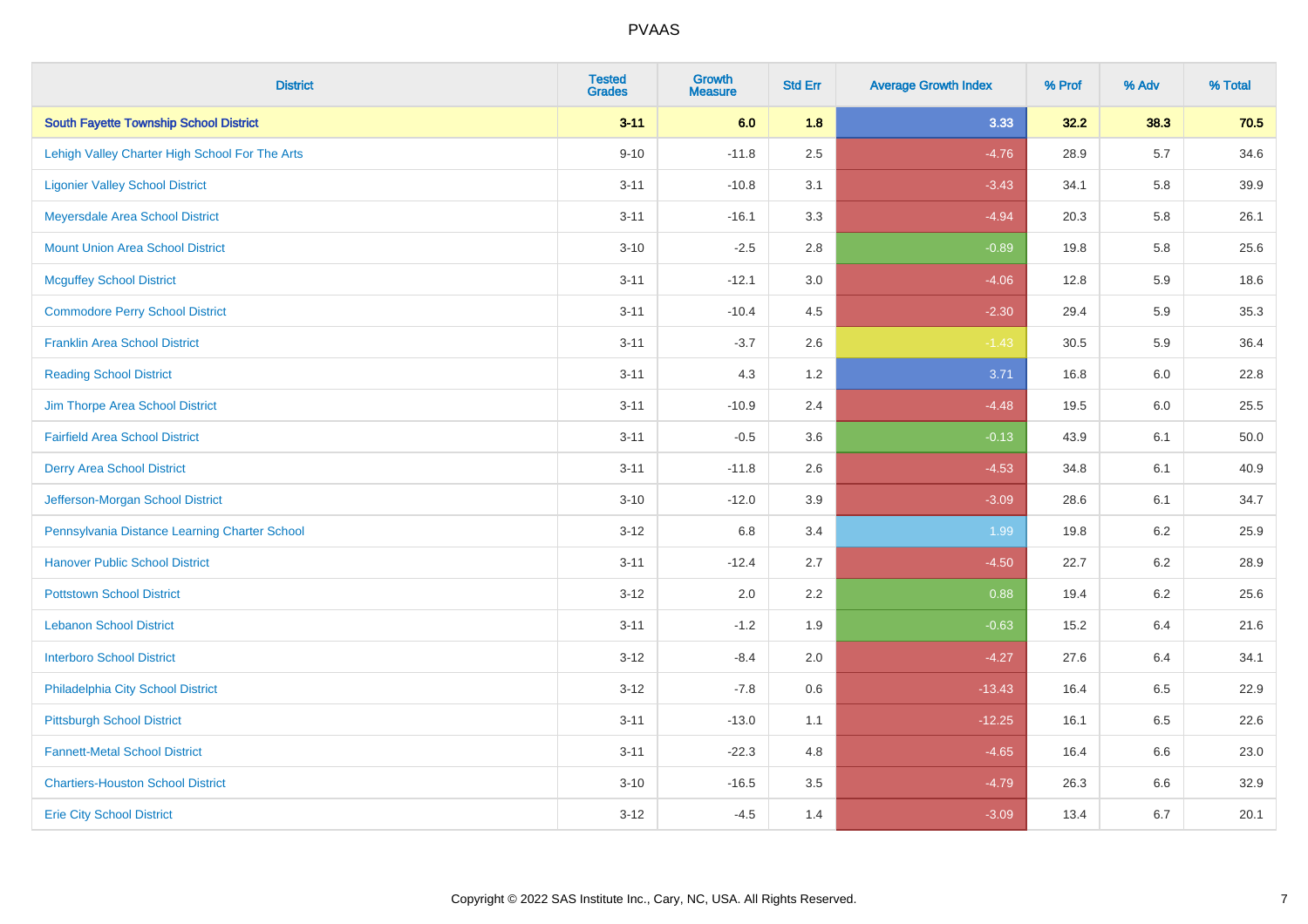| <b>District</b>                               | <b>Tested</b><br><b>Grades</b> | <b>Growth</b><br><b>Measure</b> | <b>Std Err</b> | <b>Average Growth Index</b> | % Prof | % Adv | % Total |
|-----------------------------------------------|--------------------------------|---------------------------------|----------------|-----------------------------|--------|-------|---------|
| <b>South Fayette Township School District</b> | $3 - 11$                       | 6.0                             | 1.8            | 3.33                        | 32.2   | 38.3  | 70.5    |
| Northern Lebanon School District              | $3 - 11$                       | $-0.7$                          | 2.3            | $-0.29$                     | 18.8   | 6.8   | 25.6    |
| <b>Northgate School District</b>              | $3 - 11$                       | $-3.0$                          | 3.4            | $-0.85$                     | 35.6   | 6.8   | 42.4    |
| <b>Titusville Area School District</b>        | $3 - 11$                       | $-5.0$                          | 2.5            | $-1.98$                     | 26.5   | 6.8   | 33.3    |
| <b>Tidioute Community Charter School</b>      | $3 - 11$                       | 0.8                             | 4.4            | 0.19                        | 18.1   | 6.9   | 25.0    |
| <b>Penn Hills School District</b>             | $3 - 11$                       | 0.0                             | 2.4            | 0.02                        | 18.4   | 7.1   | 25.6    |
| Hope For Hyndman Charter School               | $3 - 11$                       | 5.1                             | 5.8            | 0.88                        | 14.3   | 7.1   | 21.4    |
| <b>William Penn School District</b>           | $3 - 12$                       | 7.0                             | 1.9            | 3.61                        | 14.0   | 7.2   | 21.3    |
| <b>Avella Area School District</b>            | $3 - 12$                       | 1.6                             | 4.7            | 0.34                        | 34.8   | 7.2   | 42.0    |
| <b>Uniontown Area School District</b>         | $3 - 11$                       | $-2.8$                          | 3.1            | $-0.91$                     | 31.7   | 7.3   | 39.0    |
| <b>East Allegheny School District</b>         | $3 - 11$                       | $-6.4$                          | 3.0            | $-2.11$                     | 21.0   | 7.4   | 28.4    |
| <b>Central Cambria School District</b>        | $3 - 11$                       | $-12.7$                         | 2.3            | $-5.61$                     | 19.4   | 7.4   | 26.9    |
| <b>Scranton School District</b>               | $3 - 12$                       | $-10.1$                         | 2.5            | $-4.04$                     | 20.0   | 7.7   | 27.7    |
| Lehigh Valley Academy Regional Charter School | $3 - 11$                       | $-5.9$                          | 3.0            | $-1.98$                     | 20.0   | 7.7   | 27.7    |
| <b>Blacklick Valley School District</b>       | $3 - 11$                       | $-0.9$                          | 3.9            | $-0.23$                     | 7.7    | 7.7   | 15.4    |
| <b>Sullivan County School District</b>        | $3 - 10$                       | 2.5                             | 4.3            | 0.58                        | 43.6   | 7.7   | 51.3    |
| <b>Governor Mifflin School District</b>       | $3 - 11$                       | $-4.4$                          | 1.6            | $-2.69$                     | 30.3   | 7.7   | 38.0    |
| <b>Riverview School District</b>              | $3 - 11$                       | $-13.0$                         | 4.0            | $-3.29$                     | 43.1   | 7.8   | 51.0    |
| <b>Pottsville Area School District</b>        | $3 - 12$                       | $-4.9$                          | 2.1            | $-2.36$                     | 21.8   | 7.9   | 29.6    |
| <b>Ferndale Area School District</b>          | $3 - 10$                       | $-1.1$                          | 4.1            | $-0.27$                     | 21.0   | 7.9   | 29.0    |
| <b>Mid Valley School District</b>             | $3 - 10$                       | $-11.1$                         | 2.7            | $-4.07$                     | 28.3   | 8.1   | 36.4    |
| Pennsylvania Cyber Charter School             | $3 - 11$                       | 0.6                             | 1.5            | 0.37                        | 20.8   | 8.1   | 28.9    |
| <b>Forest City Regional School District</b>   | $3 - 12$                       | $-1.2$                          | 3.6            | $-0.33$                     | 26.5   | 8.2   | 34.7    |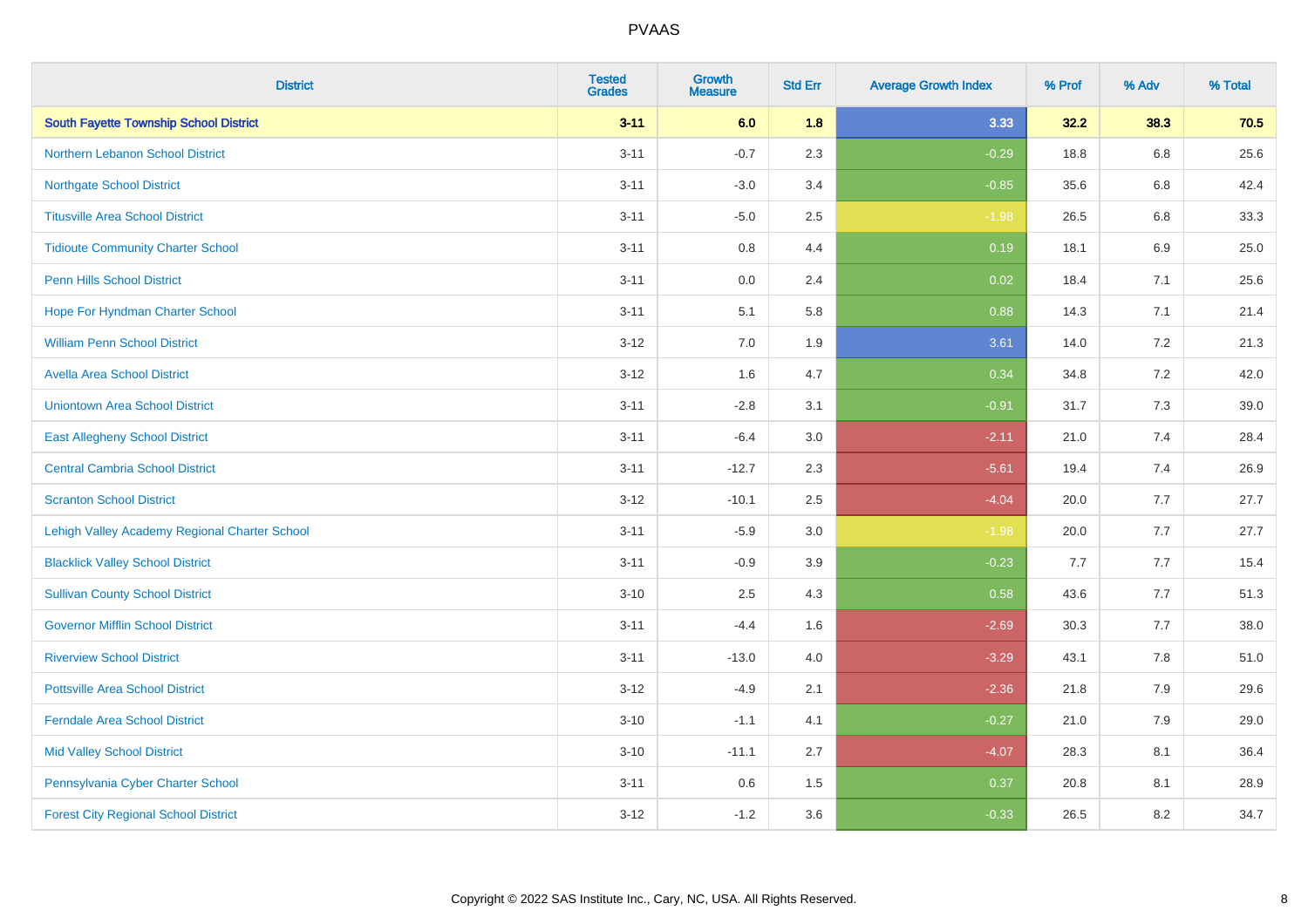| <b>District</b>                                    | <b>Tested</b><br><b>Grades</b> | <b>Growth</b><br><b>Measure</b> | <b>Std Err</b> | <b>Average Growth Index</b> | % Prof | % Adv   | % Total |
|----------------------------------------------------|--------------------------------|---------------------------------|----------------|-----------------------------|--------|---------|---------|
| South Fayette Township School District             | $3 - 11$                       | 6.0                             | 1.8            | 3.33                        | 32.2   | 38.3    | 70.5    |
| <b>Blairsville-Saltsburg School District</b>       | $3 - 11$                       | $-7.5$                          | 2.8            | $-2.67$                     | 20.1   | $8.2\,$ | 28.3    |
| <b>East Lycoming School District</b>               | $3 - 11$                       | $-10.9$                         | 2.1            | $-5.08$                     | 22.5   | 8.2     | 30.8    |
| <b>Cheltenham School District</b>                  | $3 - 11$                       | $-17.6$                         | 2.0            | $-8.74$                     | 24.4   | 8.3     | 32.6    |
| <b>Freedom Area School District</b>                | $3 - 11$                       | $-6.3$                          | 3.1            | $-2.04$                     | 22.9   | 8.4     | 31.3    |
| <b>Brownsville Area School District</b>            | $3 - 12$                       | 3.9                             | 3.8            | 1.04                        | 22.0   | 8.5     | 30.5    |
| <b>Mahanoy Area School District</b>                | $3 - 10$                       | $-3.4$                          | 3.1            | $-1.07$                     | 21.4   | 8.6     | 30.0    |
| <b>Mount Pleasant Area School District</b>         | $3 - 11$                       | $-5.4$                          | 2.3            | $-2.37$                     | 33.3   | 8.7     | 42.0    |
| <b>Ellwood City Area School District</b>           | $3 - 11$                       | $-12.5$                         | 3.1            | $-4.00$                     | 26.7   | 8.7     | 35.4    |
| <b>Central Dauphin School District</b>             | $3 - 11$                       | $-5.2$                          | 1.2            | $-4.24$                     | 29.3   | 8.7     | 38.0    |
| <b>Corry Area School District</b>                  | $3 - 11$                       | $-6.8$                          | 2.3            | $-3.01$                     | 24.0   | 8.8     | 32.8    |
| <b>Susquehanna Community School District</b>       | $3 - 11$                       | $-4.5$                          | 3.8            | $-1.19$                     | 31.9   | 8.8     | 40.7    |
| <b>Yough School District</b>                       | $3 - 10$                       | $-6.2$                          | 2.7            | $-2.27$                     | 28.9   | $8.8\,$ | 37.7    |
| <b>Westinghouse Arts Academy Charter School</b>    | $9 - 10$                       | $-6.0$                          | 3.3            | $-1.81$                     | 20.2   | 8.9     | 29.1    |
| <b>Lincoln Park Performing Arts Charter School</b> | $7 - 11$                       | $-14.9$                         | 2.7            | $-5.45$                     | 39.3   | 8.9     | 48.2    |
| <b>Greater Nanticoke Area School District</b>      | $3 - 12$                       | $-6.8$                          | 2.6            | $-2.58$                     | 15.2   | $8.9\,$ | 24.1    |
| <b>Weatherly Area School District</b>              | $3 - 11$                       | $-5.8$                          | 4.0            | $-1.44$                     | 32.1   | 8.9     | 41.1    |
| <b>Hazleton Area School District</b>               | $3 - 11$                       | 6.0                             | 1.6            | 3.85                        | 20.5   | 9.0     | 29.5    |
| <b>Purchase Line School District</b>               | $3 - 12$                       | 4.3                             | 3.3            | 1.30                        | 32.3   | 9.0     | 41.4    |
| <b>Reynolds School District</b>                    | $3 - 10$                       | $-3.0$                          | 3.5            | $-0.87$                     | 27.3   | 9.1     | 36.4    |
| <b>Wyoming Valley West School District</b>         | $3 - 11$                       | $-5.5$                          | 2.3            | $-2.38$                     | 22.2   | 9.2     | 31.4    |
| <b>Blue Ridge School District</b>                  | $3 - 11$                       | 8.3                             | 3.7            | 2.24                        | 29.6   | 9.3     | 38.9    |
| <b>Glendale School District</b>                    | $3 - 10$                       | 7.9                             | 3.5            | 2.25                        | 42.6   | 9.3     | 51.8    |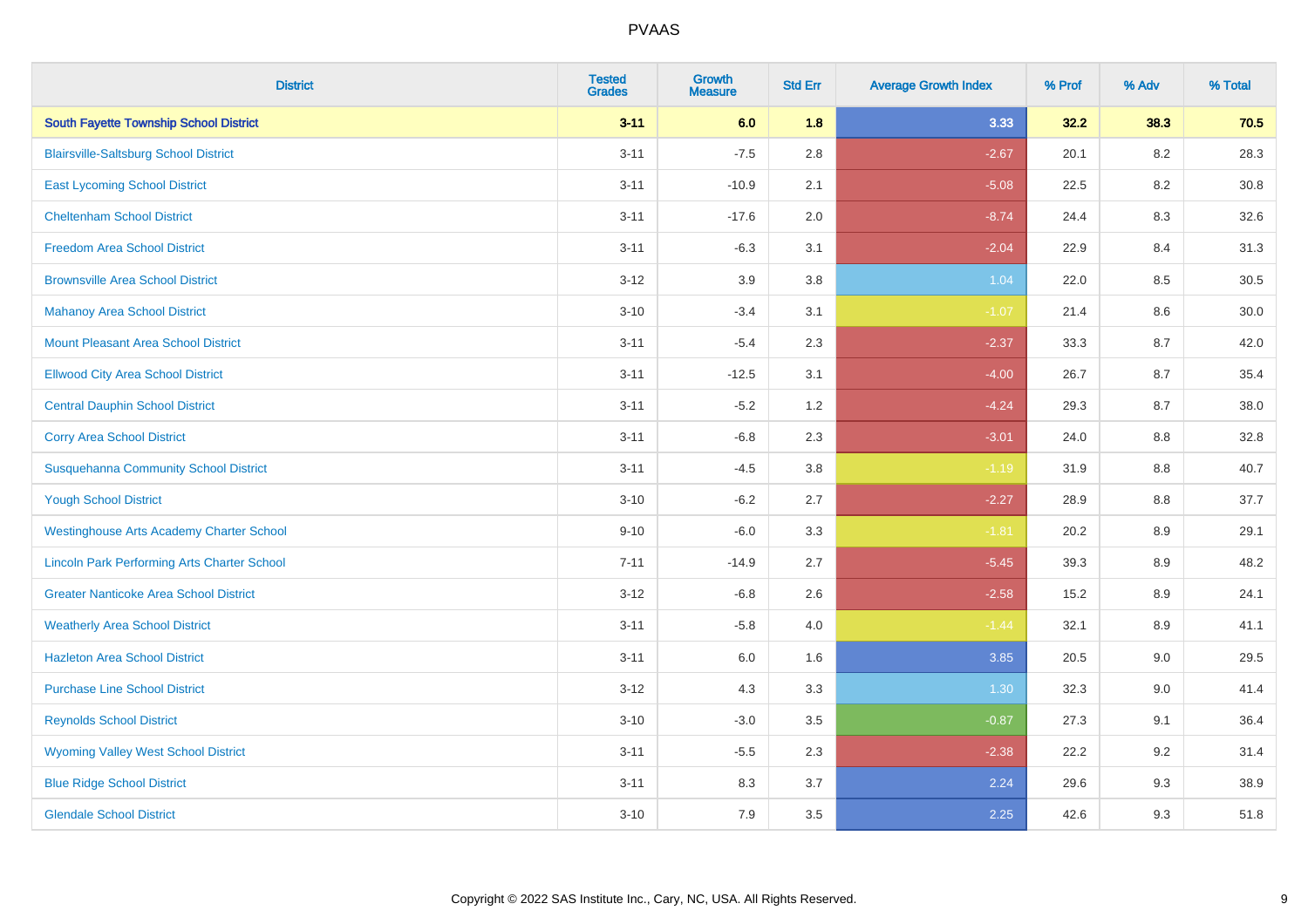| <b>District</b>                               | <b>Tested</b><br><b>Grades</b> | <b>Growth</b><br><b>Measure</b> | <b>Std Err</b> | <b>Average Growth Index</b> | % Prof | % Adv   | % Total  |
|-----------------------------------------------|--------------------------------|---------------------------------|----------------|-----------------------------|--------|---------|----------|
| <b>South Fayette Township School District</b> | $3 - 11$                       | 6.0                             | 1.8            | 3.33                        | 32.2   | 38.3    | 70.5     |
| <b>Juniata Valley School District</b>         | $3 - 11$                       | 1.6                             | 3.2            | 0.51                        | 23.1   | 9.4     | 32.5     |
| <b>Apollo-Ridge School District</b>           | $3 - 12$                       | 9.5                             | 3.0            | 3.23                        | 34.0   | 9.4     | 43.4     |
| <b>Tri-Valley School District</b>             | $3 - 10$                       | $-2.7$                          | 3.9            | $-0.69$                     | 31.0   | 9.5     | 40.5     |
| <b>Carmichaels Area School District</b>       | $3 - 10$                       | $-7.0$                          | 3.1            | $-2.30$                     | 17.8   | 9.6     | 27.4     |
| <b>Wyoming Area School District</b>           | $3 - 10$                       | $-5.5$                          | 2.5            | $-2.21$                     | 32.0   | 9.6     | 41.6     |
| <b>West Middlesex Area School District</b>    | $3 - 10$                       | $-7.4$                          | 3.5            | $-2.11$                     | 32.0   | 9.6     | 41.6     |
| <b>Minersville Area School District</b>       | $3 - 11$                       | $-2.9$                          | 3.4            | $-0.86$                     | 27.4   | 9.7     | 37.1     |
| Southeastern Greene School District           | $3 - 10$                       | $-2.3$                          | 4.4            | $-0.53$                     | 29.0   | 9.7     | 38.7     |
| <b>Warren County School District</b>          | $3 - 11$                       | $-0.1$                          | 1.6            | $-0.06$                     | 26.7   | 9.7     | 36.4     |
| <b>Cranberry Area School District</b>         | $3 - 12$                       | $-0.9$                          | 3.1            | $-0.29$                     | 25.5   | 9.7     | 35.2     |
| <b>Conneaut School District</b>               | $3 - 12$                       | $-2.3$                          | 2.6            | $-0.91$                     | 27.4   | 9.7     | 37.1     |
| <b>Central Fulton School District</b>         | $3 - 11$                       | $-13.3$                         | 3.2            | $-4.20$                     | 18.1   | 9.7     | 27.8     |
| <b>Shamokin Area School District</b>          | $3 - 11$                       | $-2.6$                          | 2.5            | $-1.06$                     | 19.6   | 9.8     | 29.3     |
| <b>Trinity Area School District</b>           | $3 - 11$                       | $-8.7$                          | 1.8            | $-4.87$                     | 20.9   | 9.8     | $30.8\,$ |
| <b>Deer Lakes School District</b>             | $3 - 11$                       | $-10.0$                         | 2.5            | $-4.02$                     | 27.7   | 9.9     | 37.6     |
| <b>Towanda Area School District</b>           | $3 - 11$                       | $-4.0$                          | 2.6            | $-1.52$                     | 24.8   | $9.9\,$ | 34.8     |
| <b>Steel Valley School District</b>           | $3 - 11$                       | 11.1                            | 3.3            | 3.33                        | 34.8   | 10.1    | 44.9     |
| <b>Windber Area School District</b>           | $3 - 11$                       | $-11.9$                         | $3.0\,$        | $-3.94$                     | 41.0   | 10.3    | 51.3     |
| <b>Forbes Road School District</b>            | $3 - 11$                       | $-11.5$                         | 4.7            | $-2.43$                     | 23.1   | 10.3    | 33.3     |
| <b>Pottsgrove School District</b>             | $3 - 11$                       | $-5.5$                          | 2.0            | $-2.78$                     | 28.6   | 10.3    | 38.8     |
| Southern Tioga School District                | $3 - 11$                       | $-0.1$                          | 2.8            | $-0.03$                     | 26.3   | 10.3    | 36.6     |
| <b>Forest Hills School District</b>           | $3 - 11$                       | 1.8                             | 2.5            | 0.71                        | 28.8   | 10.3    | 39.1     |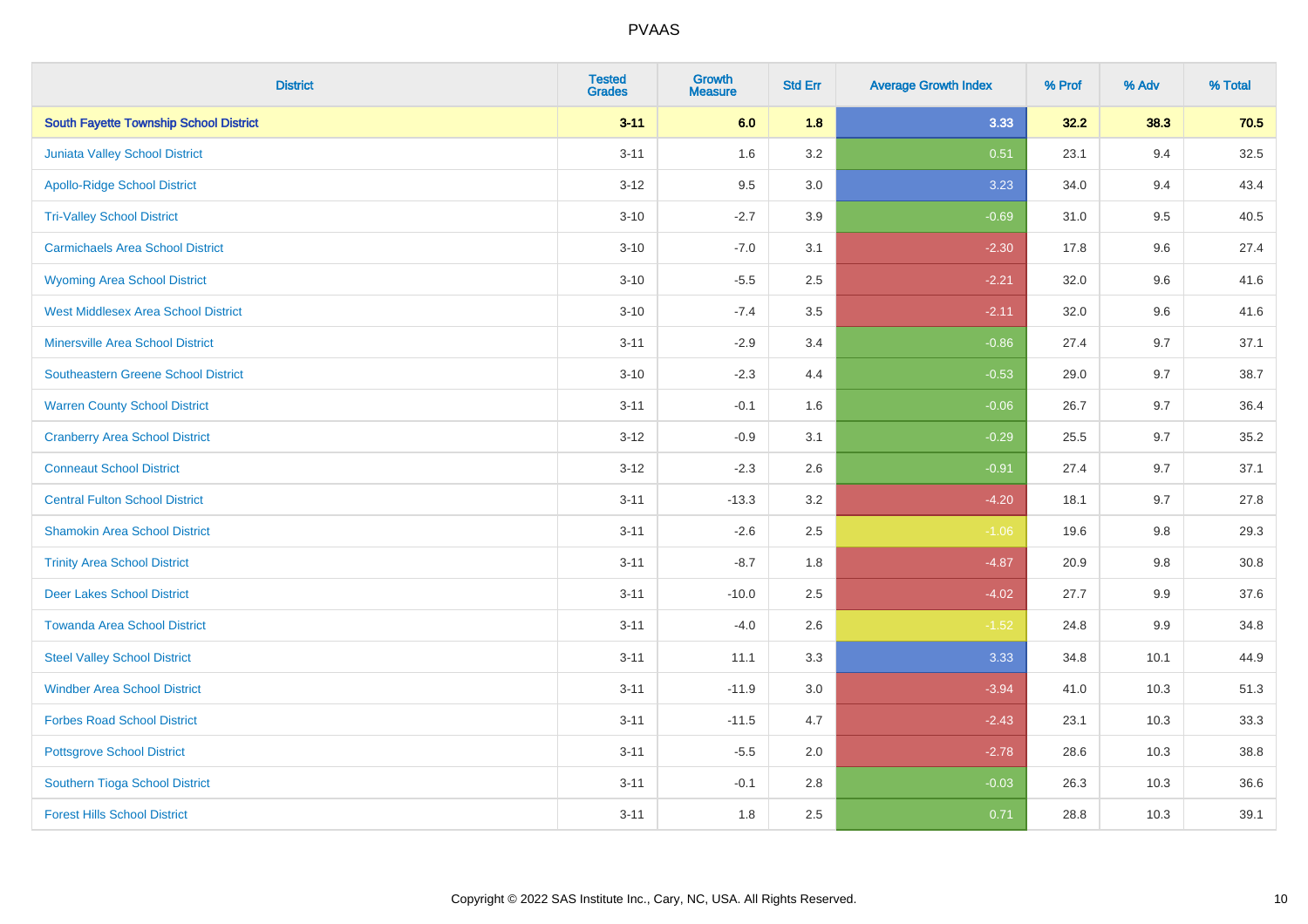| <b>District</b>                               | <b>Tested</b><br><b>Grades</b> | <b>Growth</b><br><b>Measure</b> | <b>Std Err</b> | <b>Average Growth Index</b> | % Prof | % Adv | % Total |
|-----------------------------------------------|--------------------------------|---------------------------------|----------------|-----------------------------|--------|-------|---------|
| <b>South Fayette Township School District</b> | $3 - 11$                       | 6.0                             | 1.8            | 3.33                        | 32.2   | 38.3  | 70.5    |
| <b>Millersburg Area School District</b>       | $3 - 11$                       | $-6.6$                          | 3.4            | $-1.92$                     | 24.1   | 10.3  | 34.5    |
| <b>Pleasant Valley School District</b>        | $3 - 11$                       | $-3.3$                          | 1.8            | $-1.80$                     | 28.5   | 10.4  | 39.0    |
| <b>Bucks County Technical High School</b>     | $9 - 10$                       | $-2.9$                          | 2.2            | $-1.29$                     | 27.7   | 10.4  | 38.2    |
| <b>Union School District</b>                  | $3 - 12$                       | 2.5                             | 3.7            | 0.69                        | 17.9   | 10.4  | 28.4    |
| <b>Newport School District</b>                | $3 - 12$                       | $3.8\,$                         | 3.3            | 1.17                        | 38.8   | 10.4  | 49.2    |
| <b>Highlands School District</b>              | $3 - 11$                       | $-1.3$                          | 2.3            | $-0.55$                     | 32.6   | 10.5  | 43.0    |
| <b>Williamsport Area School District</b>      | $3 - 11$                       | $-11.7$                         | 1.4            | $-8.29$                     | 18.2   | 10.5  | 28.7    |
| <b>Monessen City School District</b>          | $3 - 10$                       | $-3.9$                          | 5.6            | $-0.69$                     | 21.0   | 10.5  | 31.6    |
| <b>Otto-Eldred School District</b>            | $3 - 11$                       | $-0.5$                          | 3.5            | $-0.13$                     | 35.8   | 10.5  | 46.3    |
| <b>Mohawk Area School District</b>            | $3 - 11$                       | $-10.5$                         | 2.8            | $-3.75$                     | 35.1   | 10.6  | 45.7    |
| <b>Redbank Valley School District</b>         | $3 - 11$                       | $-7.5$                          | 3.1            | $-2.41$                     | 12.4   | 10.6  | 23.1    |
| <b>Ridley School District</b>                 | $3 - 12$                       | 0.3                             | 1.6            | 0.21                        | 32.0   | 10.7  | 42.6    |
| <b>Bensalem Township School District</b>      | $3 - 11$                       | $1.0\,$                         | 1.6            | 0.63                        | 24.3   | 10.7  | 34.9    |
| <b>West York Area School District</b>         | $3-12$                         | $-9.8$                          | 2.7            | $-3.57$                     | 21.9   | 10.9  | 32.8    |
| <b>Union City Area School District</b>        | $3 - 12$                       | $-8.7$                          | 3.3            | $-2.59$                     | 29.7   | 10.9  | 40.6    |
| <b>Chestnut Ridge School District</b>         | $3 - 12$                       | 4.0                             | 2.9            | 1.38                        | 33.2   | 11.0  | 44.2    |
| <b>Butler Area School District</b>            | $3 - 11$                       | $-14.1$                         | 1.5            | $-9.60$                     | 26.4   | 11.1  | 37.5    |
| <b>Dauphin County Technical School</b>        | $9 - 11$                       | $-3.9$                          | 2.3            | $-1.67$                     | 18.3   | 11.1  | 29.3    |
| <b>Keystone Oaks School District</b>          | $3 - 11$                       | $-7.2$                          | 2.3            | $-3.14$                     | 30.0   | 11.1  | 41.0    |
| <b>New Brighton Area School District</b>      | $3 - 11$                       | $-2.1$                          | 3.2            | $-0.65$                     | 31.5   | 11.1  | 42.6    |
| <b>Marion Center Area School District</b>     | $3 - 10$                       | $0.8\,$                         | 2.9            | 0.27                        | 23.3   | 11.1  | 34.4    |
| <b>Northern Potter School District</b>        | $3-12$                         | 6.8                             | 4.6            | 1.48                        | 30.6   | 11.1  | 41.7    |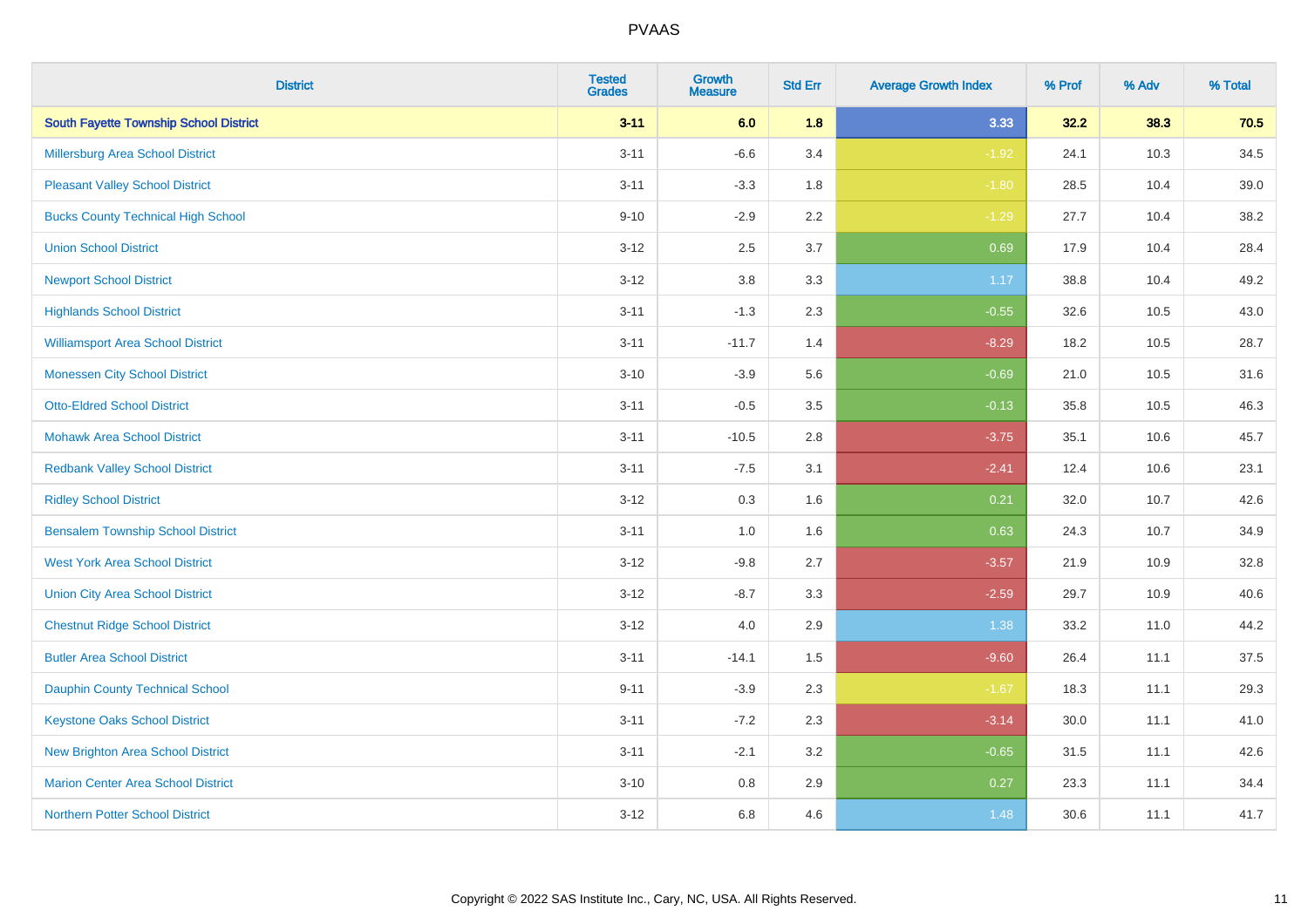| <b>District</b>                               | <b>Tested</b><br><b>Grades</b> | <b>Growth</b><br><b>Measure</b> | <b>Std Err</b> | <b>Average Growth Index</b> | % Prof | % Adv | % Total |
|-----------------------------------------------|--------------------------------|---------------------------------|----------------|-----------------------------|--------|-------|---------|
| <b>South Fayette Township School District</b> | $3 - 11$                       | 6.0                             | 1.8            | 3.33                        | 32.2   | 38.3  | 70.5    |
| Catasauqua Area School District               | $3 - 12$                       | $-7.3$                          | 2.8            | $-2.58$                     | 27.1   | 11.2  | 38.3    |
| <b>Milton Area School District</b>            | $3 - 11$                       | $-10.1$                         | 2.5            | $-4.04$                     | 23.0   | 11.3  | 34.2    |
| <b>Bethlehem Area School District</b>         | $3 - 11$                       | $-4.5$                          | 1.1            | $-3.91$                     | 20.4   | 11.3  | 31.7    |
| <b>Port Allegany School District</b>          | $3 - 11$                       | 6.5                             | 3.7            | 1.74                        | 26.4   | 11.3  | 37.7    |
| <b>Allegheny Valley School District</b>       | $3 - 11$                       | $-1.9$                          | 3.9            | $-0.48$                     | 31.8   | 11.4  | 43.2    |
| <b>Millville Area School District</b>         | $3-12$                         | $-5.6$                          | 4.4            | $-1.26$                     | 31.4   | 11.4  | 42.9    |
| <b>Berwick Area School District</b>           | $3 - 11$                       | $-6.9$                          | 2.4            | $-2.84$                     | 22.3   | 11.5  | 33.8    |
| <b>Eastern Lebanon County School District</b> | $3 - 11$                       | 4.0                             | 2.1            | 1.89                        | 23.5   | 11.5  | 35.0    |
| <b>Montgomery Area School District</b>        | $3 - 11$                       | $-5.8$                          | 3.2            | $-1.83$                     | 25.0   | 11.5  | 36.5    |
| Schuylkill Haven Area School District         | $3 - 11$                       | $-5.3$                          | 2.7            | $-1.96$                     | 22.2   | 11.6  | 33.8    |
| <b>Elk Lake School District</b>               | $3 - 11$                       | $-6.1$                          | 2.9            | $-2.12$                     | 26.3   | 11.6  | 37.9    |
| <b>Farrell Area School District</b>           | $3 - 11$                       | $-1.9$                          | 4.2            | $-0.44$                     | 9.3    | 11.6  | 20.9    |
| South Williamsport Area School District       | $3 - 10$                       | 0.9                             | 3.1            | 0.31                        | 38.4   | 11.6  | 50.0    |
| <b>North Schuylkill School District</b>       | $3 - 11$                       | $-4.7$                          | 2.2            | $-2.16$                     | 20.2   | 11.7  | 31.9    |
| <b>Upper Darby School District</b>            | $3 - 12$                       | 11.2                            | 1.4            | 8.28                        | 23.8   | 11.8  | 35.6    |
| <b>Mercer Area School District</b>            | $3 - 11$                       | 2.2                             | 3.1            | 0.70                        | 24.4   | 11.8  | 36.2    |
| Johnsonburg Area School District              | $3 - 11$                       | 5.0                             | 3.9            | $1.27$                      | 35.5   | 11.8  | 47.4    |
| <b>West Greene School District</b>            | $3 - 11$                       | $-8.1$                          | 3.9            | $-2.08$                     | 31.0   | 11.9  | 42.9    |
| <b>Union Area School District</b>             | $3 - 11$                       | $-6.5$                          | 3.8            | $-1.70$                     | 30.6   | 12.2  | 42.9    |
| <b>Lakeview School District</b>               | $3 - 11$                       | $-1.9$                          | 3.5            | $-0.53$                     | 41.5   | 12.3  | 53.8    |
| <b>Athens Area School District</b>            | $3 - 11$                       | 2.6                             | 2.3            | 1.11                        | 34.9   | 12.3  | 47.3    |
| <b>Wattsburg Area School District</b>         | $3 - 11$                       | 1.0                             | 2.7            | 0.36                        | 20.4   | 12.4  | 32.7    |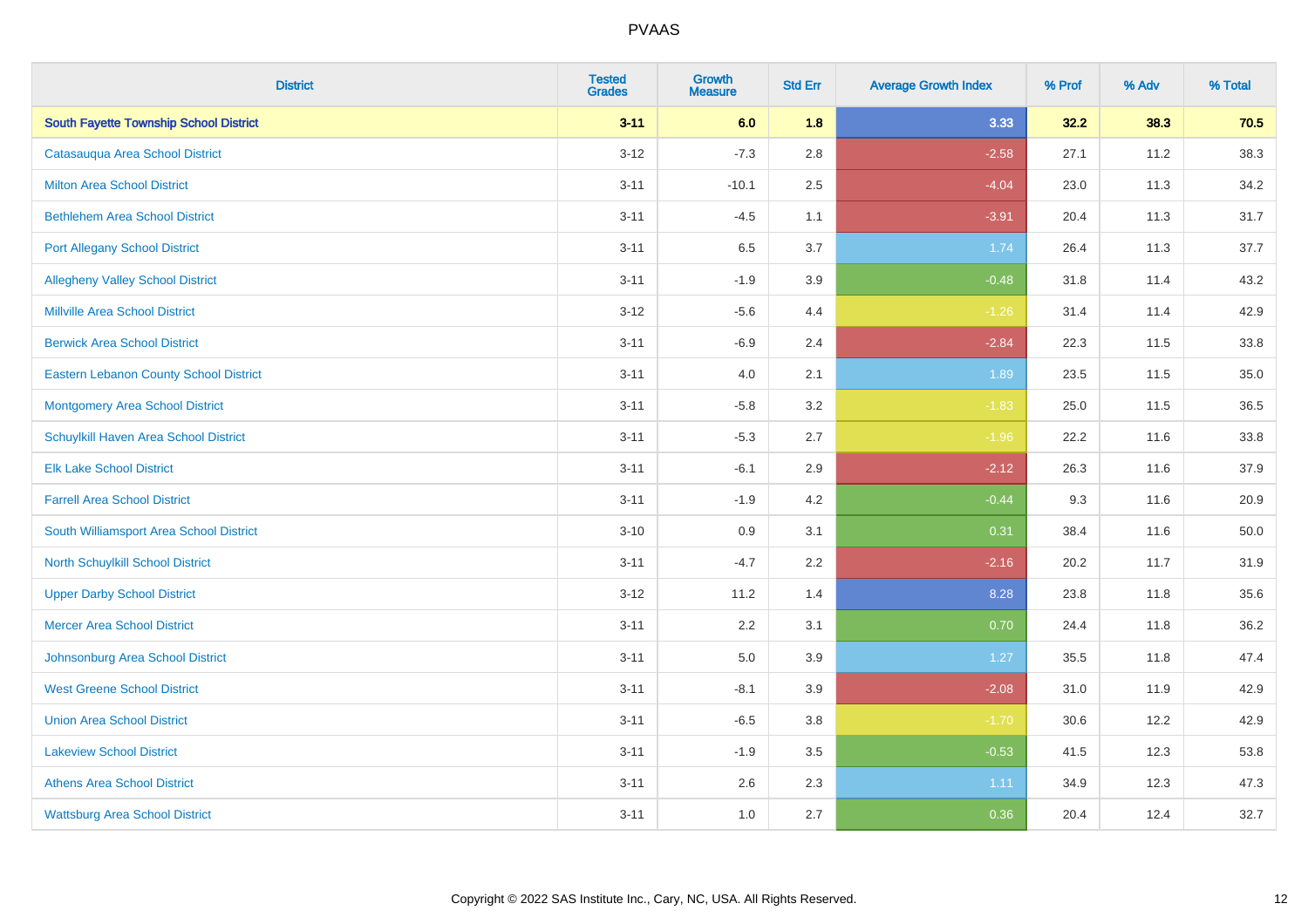| <b>District</b>                               | <b>Tested</b><br><b>Grades</b> | <b>Growth</b><br><b>Measure</b> | <b>Std Err</b> | <b>Average Growth Index</b> | % Prof | % Adv | % Total |
|-----------------------------------------------|--------------------------------|---------------------------------|----------------|-----------------------------|--------|-------|---------|
| <b>South Fayette Township School District</b> | $3 - 11$                       | 6.0                             | 1.8            | 3.33                        | 32.2   | 38.3  | 70.5    |
| <b>Hopewell Area School District</b>          | $3 - 11$                       | $0.8\,$                         | 2.6            | 0.31                        | 34.5   | 12.4  | 46.9    |
| <b>Centennial School District</b>             | $3 - 10$                       | 1.5                             | 1.5            | 0.98                        | 23.6   | 12.4  | 36.0    |
| East Stroudsburg Area School District         | $3 - 11$                       | $-4.9$                          | 1.4            | $-3.38$                     | 22.7   | 12.5  | 35.2    |
| <b>Moshannon Valley School District</b>       | $3 - 10$                       | $-5.1$                          | 4.6            | $-1.12$                     | 25.0   | 12.5  | 37.5    |
| <b>Greater Latrobe School District</b>        | $3 - 11$                       | $-14.1$                         | 2.0            | $-7.14$                     | 41.0   | 12.6  | 53.6    |
| <b>Salisbury Township School District</b>     | $3 - 11$                       | 5.8                             | 3.6            | 1.62                        | 24.4   | 12.6  | 37.0    |
| <b>Penn-Delco School District</b>             | $3 - 11$                       | 1.3                             | 1.8            | 0.75                        | 26.5   | 12.6  | 39.1    |
| <b>Bangor Area School District</b>            | $3 - 12$                       | $-1.2$                          | 2.0            | $-0.60$                     | 25.8   | 12.7  | 38.5    |
| <b>Elizabeth Forward School District</b>      | $3 - 11$                       | $-5.5$                          | 2.5            | $-2.25$                     | 32.2   | 12.8  | 45.0    |
| Southern Columbia Area School District        | $3 - 11$                       | $-8.5$                          | 3.0            | $-2.83$                     | 30.5   | 12.8  | 43.3    |
| <b>Wyalusing Area School District</b>         | $3 - 12$                       | 5.7                             | 3.2            | 1.78                        | 38.6   | 12.9  | 51.4    |
| <b>Big Spring School District</b>             | $3 - 11$                       | $-9.8$                          | 2.3            | $-4.32$                     | 23.6   | 12.9  | 36.5    |
| <b>Neshannock Township School District</b>    | $3 - 10$                       | $-12.5$                         | 2.7            | $-4.73$                     | 29.0   | 13.0  | 42.0    |
| <b>Easton Area School District</b>            | $3 - 12$                       | 6.3                             | 1.3            | 4.91                        | 24.1   | 13.0  | 37.1    |
| <b>Cambria Heights School District</b>        | $3 - 10$                       | $-6.2$                          | 2.9            | $-2.11$                     | 25.0   | 13.0  | 38.0    |
| <b>Shaler Area School District</b>            | $3 - 11$                       | $-2.1$                          | 1.8            | $-1.18$                     | 32.0   | 13.0  | 45.0    |
| <b>Southern Fulton School District</b>        | $3 - 11$                       | $-5.1$                          | 4.0            | $-1.29$                     | 21.7   | 13.0  | 34.8    |
| Northwest Area School District                | $3 - 10$                       | $-3.2$                          | 3.3            | $-0.97$                     | 30.4   | 13.0  | 43.5    |
| Susquehanna Township School District          | $3 - 12$                       | 3.9                             | 2.7            | 1.45                        | 19.0   | 13.1  | 32.0    |
| Oil City Area School District                 | $3 - 11$                       | 8.6                             | 2.4            | 3.56                        | 29.1   | 13.1  | 42.2    |
| <b>Everett Area School District</b>           | $3 - 11$                       | $-1.1$                          | 3.1            | $-0.34$                     | 34.2   | 13.2  | 47.4    |
| <b>Old Forge School District</b>              | $3 - 12$                       | $-11.3$                         | 3.1            | $-3.62$                     | 28.6   | 13.2  | 41.8    |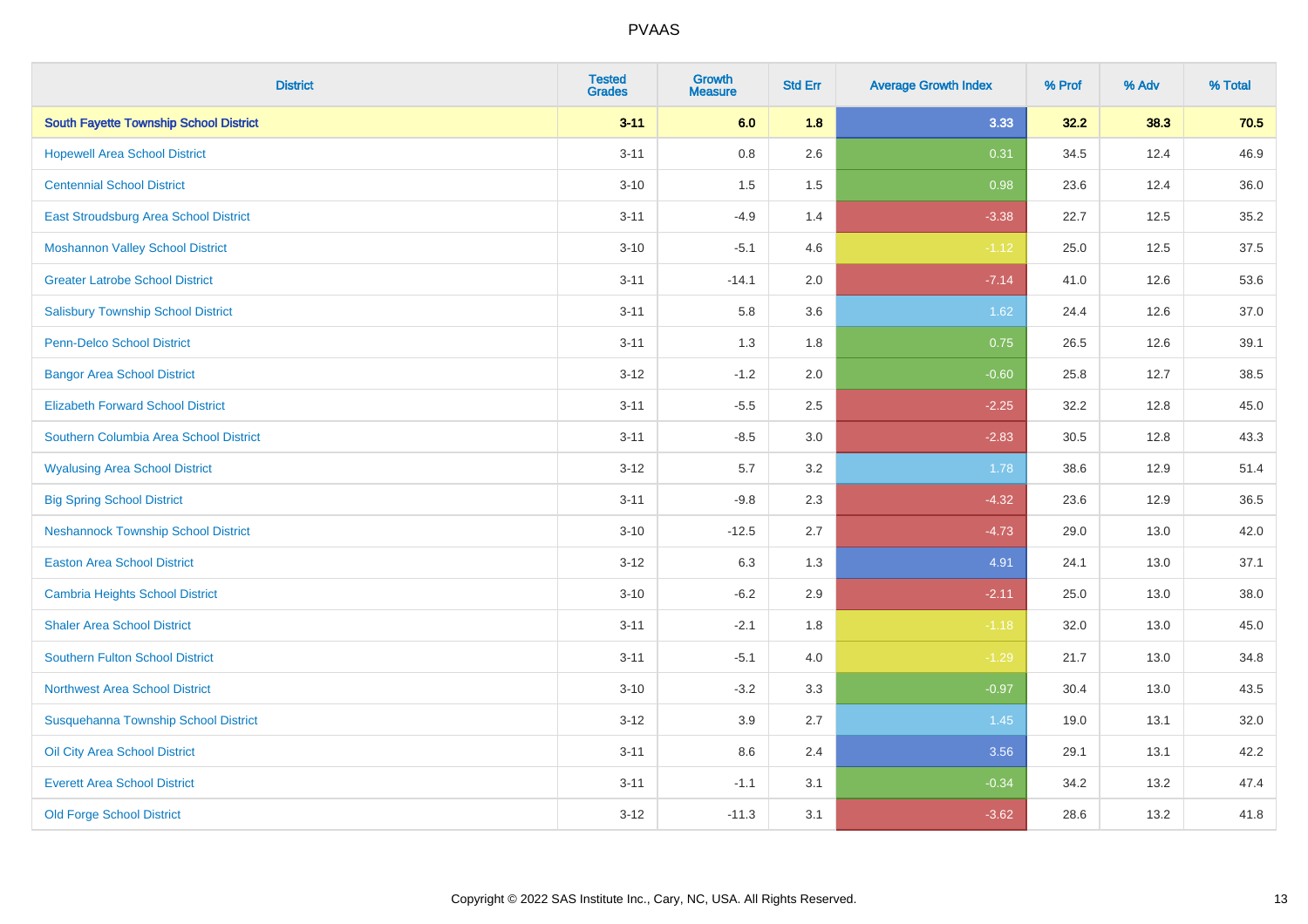| <b>District</b>                               | <b>Tested</b><br><b>Grades</b> | <b>Growth</b><br><b>Measure</b> | <b>Std Err</b> | <b>Average Growth Index</b> | % Prof | % Adv | % Total |
|-----------------------------------------------|--------------------------------|---------------------------------|----------------|-----------------------------|--------|-------|---------|
| <b>South Fayette Township School District</b> | $3 - 11$                       | 6.0                             | 1.8            | 3.33                        | 32.2   | 38.3  | 70.5    |
| Mifflinburg Area School District              | $3 - 11$                       | $-6.0$                          | 2.1            | $-2.87$                     | 32.7   | 13.3  | 46.0    |
| <b>Ringgold School District</b>               | $3 - 11$                       | 2.9                             | 2.2            | 1.32                        | 23.8   | 13.3  | 37.1    |
| <b>Greensburg Salem School District</b>       | $3 - 11$                       | $-6.9$                          | 2.2            | $-3.06$                     | 30.3   | 13.3  | 43.6    |
| <b>Clarion Area School District</b>           | $3 - 11$                       | 3.2                             | 3.7            | 0.88                        | 31.7   | 13.3  | 45.0    |
| <b>Wellsboro Area School District</b>         | $3 - 11$                       | $-6.3$                          | 3.0            | $-2.08$                     | 24.4   | 13.4  | 37.8    |
| <b>Jersey Shore Area School District</b>      | $3 - 11$                       | 0.7                             | 2.5            | 0.27                        | 39.3   | 13.6  | 52.9    |
| <b>Annville-Cleona School District</b>        | $3 - 12$                       | 1.1                             | 2.4            | 0.45                        | 34.8   | 13.6  | 48.5    |
| <b>Northwestern School District</b>           | $3 - 11$                       | $-14.6$                         | 3.2            | $-4.51$                     | 32.5   | 13.7  | 46.2    |
| <b>Brockway Area School District</b>          | $3 - 11$                       | $-0.4$                          | 3.5            | $-0.11$                     | 41.2   | 13.8  | 55.0    |
| Altoona Area School District                  | $3 - 12$                       | 0.1                             | 1.5            | 0.07                        | 29.0   | 13.8  | 42.8    |
| Shenango Area School District                 | $3 - 11$                       | 1.7                             | 3.2            | 0.52                        | 41.4   | 13.8  | 55.3    |
| Selinsgrove Area School District              | $3 - 12$                       | $-5.7$                          | 2.1            | $-2.74$                     | 25.4   | 13.9  | 39.2    |
| <b>Susquenita School District</b>             | $3 - 11$                       | $-5.9$                          | 2.6            | $-2.28$                     | 30.6   | 13.9  | 44.4    |
| <b>Kennett Consolidated School District</b>   | $3 - 11$                       | $-10.4$                         | 1.7            | $-6.27$                     | 28.7   | 14.0  | 42.7    |
| <b>Chichester School District</b>             | $3 - 11$                       | $-1.8$                          | 4.2            | $-0.44$                     | 40.0   | 14.0  | 54.0    |
| <b>Avonworth School District</b>              | $3 - 10$                       | $-6.2$                          | 2.3            | $-2.68$                     | 35.9   | 14.1  | 50.0    |
| <b>Fort Cherry School District</b>            | $3 - 10$                       | $-0.7$                          | 3.1            | $-0.21$                     | 30.6   | 14.1  | 44.7    |
| <b>Pine Grove Area School District</b>        | $3 - 11$                       | $-1.1$                          | 3.0            | $-0.36$                     | 29.5   | 14.3  | 43.8    |
| <b>Palmerton Area School District</b>         | $3 - 11$                       | $-0.9$                          | 2.7            | $-0.34$                     | 34.3   | 14.3  | 48.6    |
| <b>Conrad Weiser Area School District</b>     | $3 - 11$                       | 7.1                             | 2.1            | 3.34                        | 28.2   | 14.4  | 42.6    |
| <b>Somerset Area School District</b>          | $3 - 11$                       | $-7.6$                          | 2.4            | $-3.17$                     | 21.0   | 14.5  | 35.5    |
| <b>Oxford Area School District</b>            | $3 - 11$                       | $-3.1$                          | 1.8            | $-1.77$                     | 27.5   | 14.5  | 42.0    |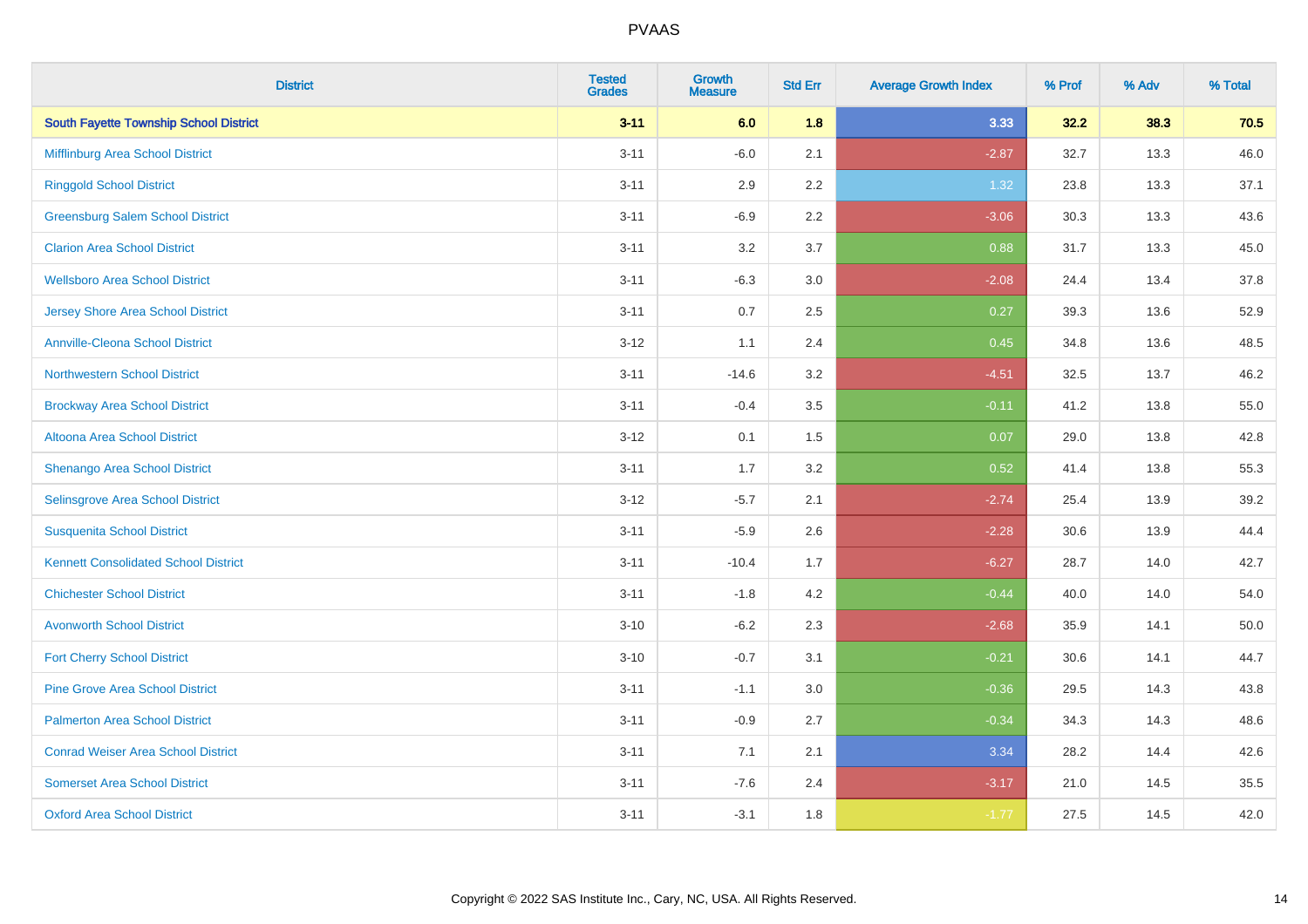| <b>District</b>                                    | <b>Tested</b><br><b>Grades</b> | <b>Growth</b><br><b>Measure</b> | <b>Std Err</b> | <b>Average Growth Index</b> | % Prof | % Adv | % Total |
|----------------------------------------------------|--------------------------------|---------------------------------|----------------|-----------------------------|--------|-------|---------|
| <b>South Fayette Township School District</b>      | $3 - 11$                       | 6.0                             | 1.8            | 3.33                        | 32.2   | 38.3  | 70.5    |
| <b>Laurel Highlands School District</b>            | $3 - 11$                       | $-3.8$                          | 2.3            | $-1.63$                     | 20.9   | 14.6  | 35.4    |
| <b>Wilson Area School District</b>                 | $3 - 11$                       | $-0.3$                          | 2.4            | $-0.12$                     | 35.4   | 14.6  | 50.0    |
| <b>Brookville Area School District</b>             | $3 - 11$                       | $6.8\,$                         | 3.1            | 2.19                        | 46.1   | 14.6  | 60.7    |
| <b>Kutztown Area School District</b>               | $3-12$                         | 9.3                             | 2.8            | 3.34                        | 38.5   | 14.6  | 53.2    |
| <b>Keystone Central School District</b>            | $3 - 11$                       | 3.6                             | 1.8            | 2.04                        | 27.1   | 14.6  | 41.8    |
| <b>Baldwin-Whitehall School District</b>           | $3 - 11$                       | $-5.5$                          | 1.9            | $-2.93$                     | 32.0   | 14.7  | 46.7    |
| <b>Westmont Hilltop School District</b>            | $3 - 11$                       | $-1.0$                          | 2.8            | $-0.36$                     | 33.3   | 14.7  | 48.0    |
| <b>Pittston Area School District</b>               | $3 - 11$                       | $-8.2$                          | 2.2            | $-3.75$                     | 26.7   | 14.8  | 41.5    |
| <b>Central Greene School District</b>              | $3 - 11$                       | $-0.4$                          | 2.5            | $-0.15$                     | 27.8   | 14.8  | 42.6    |
| <b>Solanco School District</b>                     | $3 - 11$                       | 2.2                             | 1.8            | 1.18                        | 27.2   | 15.0  | 42.3    |
| <b>Forest Area School District</b>                 | $3 - 11$                       | $-1.8$                          | 4.7            | $-0.37$                     | 18.9   | 15.1  | 34.0    |
| <b>Mifflin County School District</b>              | $3 - 11$                       | 12.3                            | 1.6            | 7.69                        | 35.1   | 15.1  | 50.3    |
| <b>Middletown Area School District</b>             | $3 - 11$                       | $-3.4$                          | 2.4            | $-1.44$                     | 34.3   | 15.2  | 49.4    |
| <b>Reach Cyber Charter School</b>                  | $3 - 11$                       | 1.4                             | 3.6            | 0.40                        | 32.9   | 15.2  | 48.1    |
| <b>Chambersburg Area School District</b>           | $3 - 11$                       | $-5.6$                          | 1.3            | $-4.42$                     | 24.2   | 15.2  | 39.4    |
| Hollidaysburg Area School District                 | $3 - 11$                       | $-2.7$                          | 1.6            | $-1.64$                     | 32.6   | 15.2  | 47.8    |
| <b>West Shore School District</b>                  | $3-12$                         | 2.2                             | 1.3            | 1.68                        | 31.8   | 15.2  | 47.1    |
| <b>Southmoreland School District</b>               | $3 - 11$                       | $-12.5$                         | 3.1            | $-4.04$                     | 33.3   | 15.5  | 48.8    |
| <b>Hamburg Area School District</b>                | $3 - 11$                       | 0.6                             | 2.4            | 0.25                        | 28.0   | 15.5  | 43.6    |
| <b>Ridgway Area School District</b>                | $3 - 11$                       | $-6.1$                          | 4.0            | $-1.53$                     | 42.2   | 15.6  | 57.8    |
| <b>Commonwealth Charter Academy Charter School</b> | $3 - 10$                       | 4.2                             | 1.6            | 2.68                        | 27.0   | 15.6  | 42.5    |
| <b>Exeter Township School District</b>             | $3 - 11$                       | $-1.0$                          | 1.7            | $-0.58$                     | 27.2   | 15.6  | 42.8    |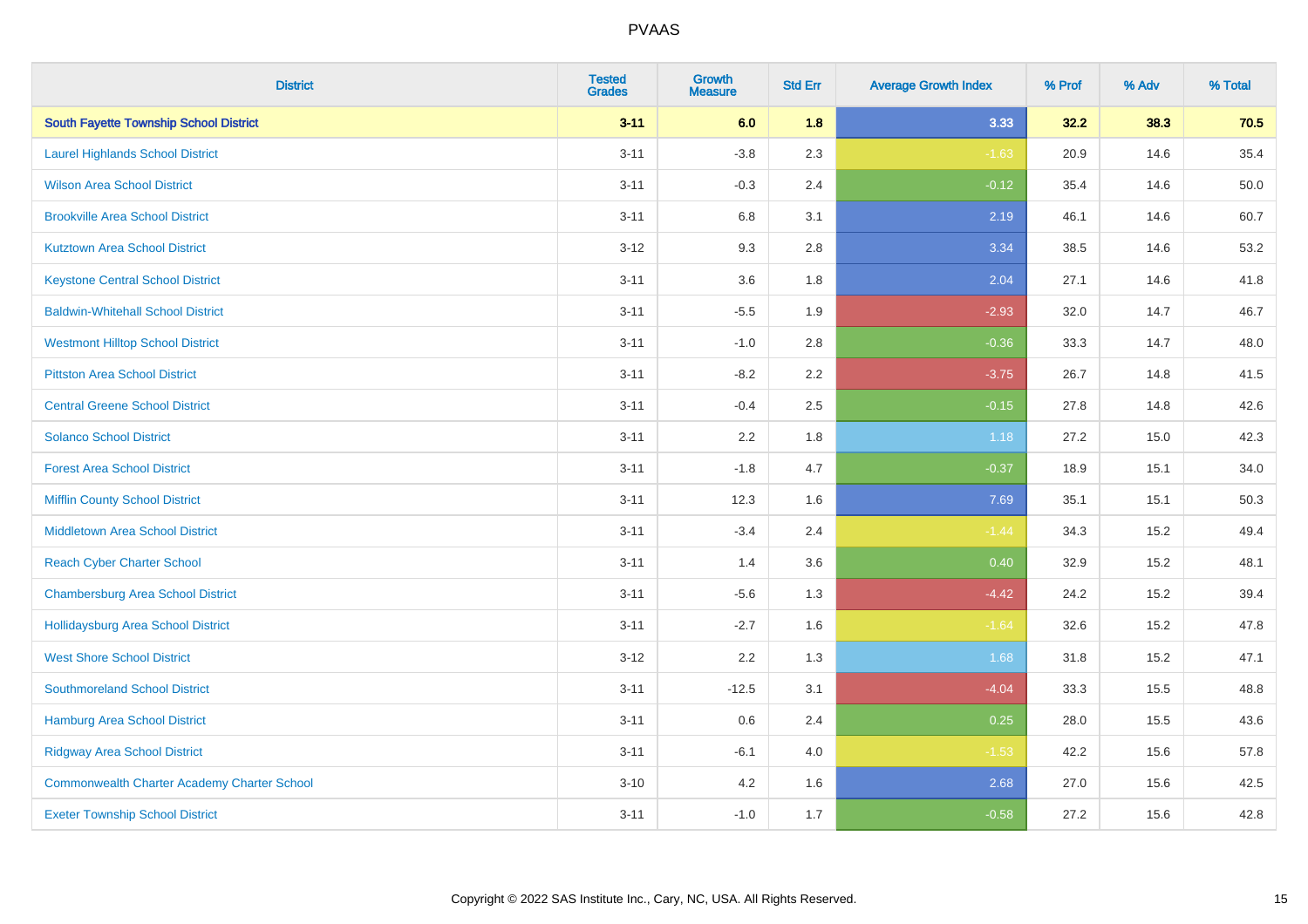| <b>District</b>                               | <b>Tested</b><br><b>Grades</b> | <b>Growth</b><br><b>Measure</b> | <b>Std Err</b> | <b>Average Growth Index</b> | % Prof | % Adv | % Total |
|-----------------------------------------------|--------------------------------|---------------------------------|----------------|-----------------------------|--------|-------|---------|
| <b>South Fayette Township School District</b> | $3 - 11$                       | 6.0                             | 1.8            | 3.33                        | 32.2   | 38.3  | 70.5    |
| <b>General Mclane School District</b>         | $3 - 11$                       | $-10.7$                         | 2.4            | $-4.40$                     | 34.0   | 15.6  | 49.6    |
| <b>Bald Eagle Area School District</b>        | $3 - 11$                       | 7.6                             | 2.5            | 3.00                        | 31.6   | 15.6  | 47.3    |
| <b>Laurel School District</b>                 | $3 - 11$                       | 13.0                            | 3.1            | 4.19                        | 30.3   | 15.7  | 46.1    |
| <b>Crawford Central School District</b>       | $3 - 11$                       | 5.7                             | 2.1            | 2.71                        | 26.4   | 15.8  | 42.1    |
| <b>Valley Grove School District</b>           | $3 - 10$                       | $-4.0$                          | 5.5            | $-0.72$                     | 68.4   | 15.8  | 84.2    |
| Penn Cambria School District                  | $3 - 11$                       | $-4.5$                          | 2.4            | $-1.86$                     | 27.3   | 15.8  | 43.2    |
| <b>Charleroi School District</b>              | $3 - 11$                       | $-4.3$                          | 2.7            | $-1.55$                     | 22.2   | 15.9  | 38.1    |
| <b>Brentwood Borough School District</b>      | $3 - 11$                       | 1.3                             | 3.0            | 0.44                        | 20.2   | 16.0  | 36.2    |
| Mechanicsburg Area School District            | $3 - 11$                       | $-5.7$                          | 1.6            | $-3.48$                     | 35.1   | 16.0  | 51.2    |
| <b>Iroquois School District</b>               | $3 - 11$                       | 13.6                            | 2.8            | 4.83                        | 33.3   | 16.0  | 49.4    |
| <b>Western Wayne School District</b>          | $3 - 11$                       | 3.6                             | 2.6            | 1.39                        | 30.8   | 16.2  | 47.0    |
| Philipsburg-Osceola Area School District      | $3 - 11$                       | 4.1                             | 3.0            | 1.37                        | 22.5   | 16.2  | 38.8    |
| <b>United School District</b>                 | $3 - 11$                       | 6.3                             | 3.3            | 1.89                        | 38.8   | 16.3  | 55.0    |
| <b>Collegium Charter School</b>               | $3 - 10$                       | 21.2                            | 2.6            | 8.18                        | 25.4   | 16.4  | 41.8    |
| South Middleton School District               | $3 - 11$                       | 4.4                             | 2.2            | 1.95                        | 31.1   | 16.4  | 47.5    |
| <b>Grove City Area School District</b>        | $3 - 12$                       | $-8.8$                          | 2.3            | $-3.89$                     | 25.6   | 16.4  | 42.0    |
| <b>Troy Area School District</b>              | $3 - 10$                       | $-4.7$                          | 3.2            | $-1.46$                     | 22.8   | 16.5  | 39.2    |
| <b>California Area School District</b>        | $3 - 10$                       | $-13.7$                         | 4.5            | $-3.06$                     | 41.7   | 16.7  | 58.3    |
| <b>Bradford Area School District</b>          | $3 - 12$                       | $-1.8$                          | 2.3            | $-0.79$                     | 31.2   | 16.7  | 47.9    |
| <b>Fort Leboeuf School District</b>           | $3 - 11$                       | $3.5\,$                         | 2.2            | 1.58                        | 32.0   | 16.8  | 48.8    |
| <b>Warrior Run School District</b>            | $3 - 11$                       | 10.5                            | 2.7            | 3.86                        | 34.1   | 16.8  | 50.9    |
| Northern Tioga School District                | $3 - 12$                       | $6.8\,$                         | 2.6            | 2.64                        | 25.0   | 16.9  | 41.9    |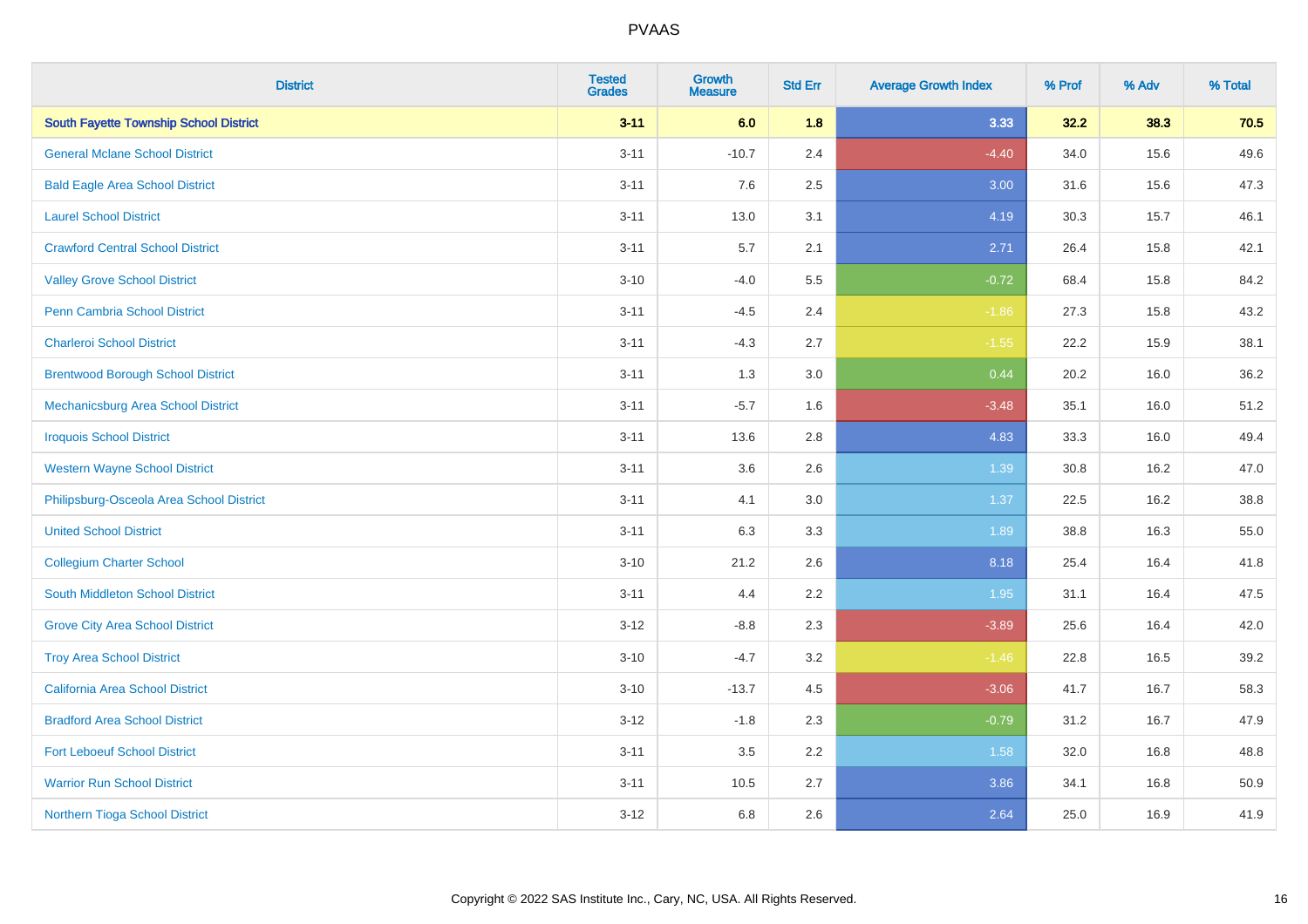| <b>District</b>                               | <b>Tested</b><br><b>Grades</b> | <b>Growth</b><br><b>Measure</b> | <b>Std Err</b> | <b>Average Growth Index</b> | % Prof | % Adv | % Total |
|-----------------------------------------------|--------------------------------|---------------------------------|----------------|-----------------------------|--------|-------|---------|
| <b>South Fayette Township School District</b> | $3 - 11$                       | 6.0                             | 1.8            | 3.33                        | 32.2   | 38.3  | 70.5    |
| <b>Penncrest School District</b>              | $3 - 11$                       | 6.0                             | 1.9            | 3.24                        | 31.1   | 16.9  | 48.0    |
| Northern Bedford County School District       | $3 - 11$                       | $-2.3$                          | 3.3            | $-0.69$                     | 26.2   | 16.9  | 43.1    |
| East Pennsboro Area School District           | $3 - 11$                       | 4.8                             | 2.1            | 2.26                        | 36.8   | 16.9  | 53.7    |
| <b>Upper Adams School District</b>            | $3 - 11$                       | 0.9                             | 2.5            | 0.37                        | 33.0   | 17.0  | 50.0    |
| <b>Riverside School District</b>              | $3 - 11$                       | $-6.2$                          | 2.7            | $-2.33$                     | 20.8   | 17.0  | 37.7    |
| <b>Bentworth School District</b>              | $3 - 11$                       | 7.0                             | 3.0            | 2.36                        | 26.6   | 17.0  | 43.6    |
| <b>South Park School District</b>             | $3 - 11$                       | $-8.8$                          | 2.5            | $-3.46$                     | 28.1   | 17.0  | 45.2    |
| <b>Octorara Area School District</b>          | $3 - 11$                       | $-7.5$                          | 3.2            | $-2.35$                     | 26.1   | 17.0  | 43.2    |
| <b>South Eastern School District</b>          | $3 - 11$                       | $-1.0$                          | 1.8            | $-0.55$                     | 36.4   | 17.1  | 53.5    |
| Pocono Mountain School District               | $3 - 12$                       | $-4.3$                          | 1.8            | $-2.43$                     | 35.5   | 17.1  | 52.6    |
| <b>Ephrata Area School District</b>           | $3 - 11$                       | 6.8                             | 1.7            | 4.08                        | 31.6   | 17.1  | 48.8    |
| <b>Chartiers Valley School District</b>       | $3 - 11$                       | $-9.1$                          | 2.1            | $-4.23$                     | 20.7   | 17.4  | 38.0    |
| Huntingdon Area School District               | $3 - 11$                       | 5.8                             | 2.6            | 2.28                        | 27.8   | 17.4  | 45.2    |
| <b>Tamaqua Area School District</b>           | $3 - 12$                       | 6.5                             | 2.4            | 2.72                        | 34.3   | 17.5  | 51.8    |
| <b>Homer-Center School District</b>           | $3 - 11$                       | 8.8                             | 3.5            | 2.53                        | 38.0   | 17.7  | 55.8    |
| <b>Burrell School District</b>                | $3 - 11$                       | $-1.5$                          | 3.3            | $-0.44$                     | 27.8   | 17.7  | 45.6    |
| Hatboro-Horsham School District               | $3 - 11$                       | $-2.7$                          | 1.6            | $-1.65$                     | 27.9   | 17.9  | 45.8    |
| Northwestern Lehigh School District           | $3 - 11$                       | $-2.4$                          | 2.1            | $-1.14$                     | 41.7   | 17.9  | 59.5    |
| Northampton Area School District              | $3 - 11$                       | 3.2                             | 1.5            | 2.05                        | 29.8   | 17.9  | 47.7    |
| Northern Lehigh School District               | $3-12$                         | 6.1                             | 2.5            | 2.42                        | 21.4   | 18.0  | 39.3    |
| Lackawanna Trail School District              | $3 - 10$                       | $-11.0$                         | 3.3            | $-3.35$                     | 13.1   | 18.0  | 31.2    |
| <b>Tunkhannock Area School District</b>       | $3 - 11$                       | 1.4                             | 2.0            | 0.71                        | 29.8   | 18.1  | 47.9    |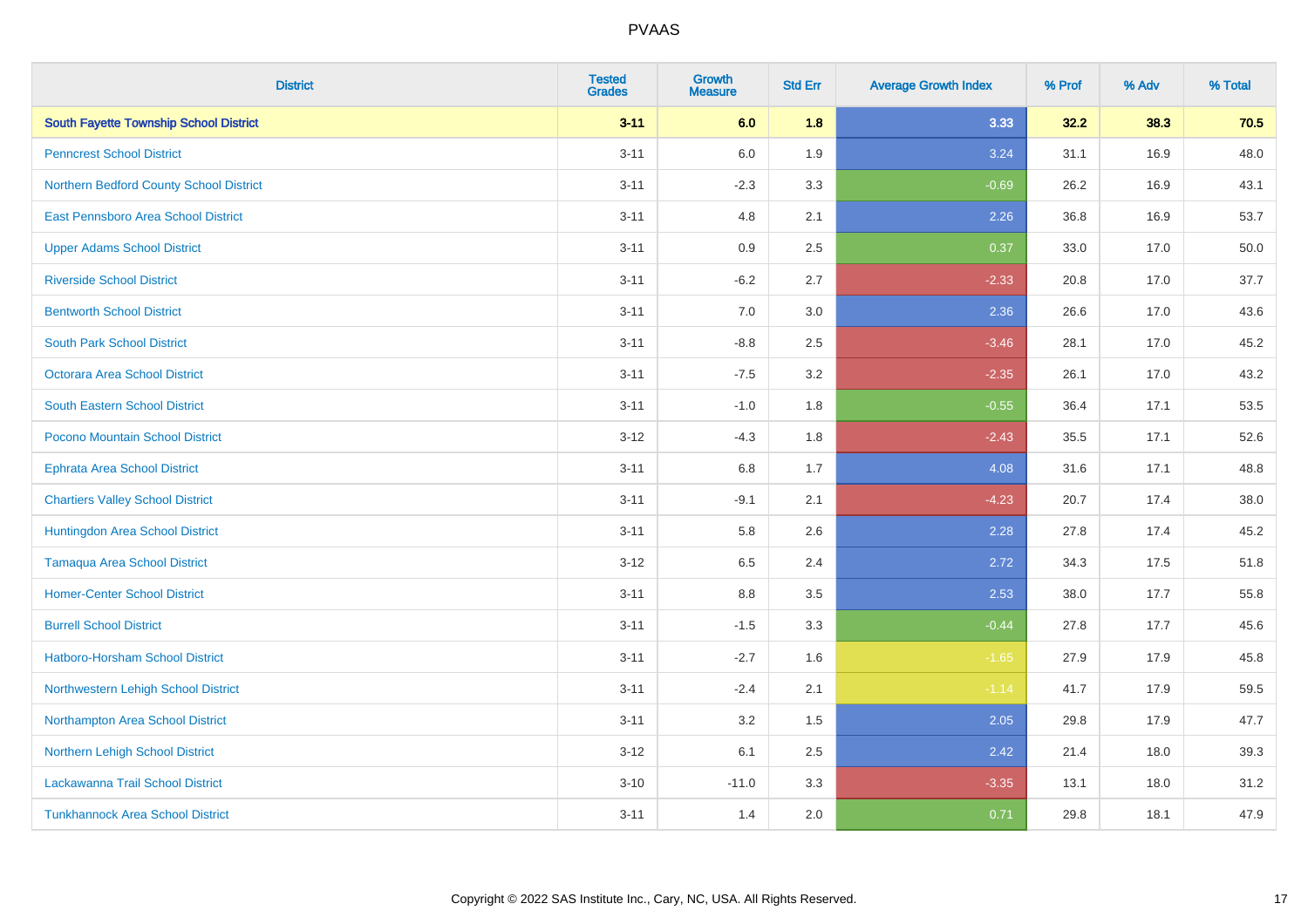| <b>District</b>                               | <b>Tested</b><br><b>Grades</b> | <b>Growth</b><br><b>Measure</b> | <b>Std Err</b> | <b>Average Growth Index</b> | % Prof | % Adv | % Total |
|-----------------------------------------------|--------------------------------|---------------------------------|----------------|-----------------------------|--------|-------|---------|
| <b>South Fayette Township School District</b> | $3 - 11$                       | 6.0                             | 1.8            | 3.33                        | 32.2   | 38.3  | 70.5    |
| <b>Montoursville Area School District</b>     | $3 - 12$                       | $-8.4$                          | 2.6            | $-3.17$                     | 38.8   | 18.2  | 57.0    |
| <b>Kiski Area School District</b>             | $3 - 11$                       | $-4.0$                          | 2.0            | $-1.99$                     | 23.1   | 18.2  | 41.3    |
| Saint Marys Area School District              | $3 - 11$                       | 6.0                             | 2.2            | 2.69                        | 35.4   | 18.3  | 53.7    |
| <b>Stroudsburg Area School District</b>       | $3 - 11$                       | 7.5                             | 1.6            | 4.70                        | 30.4   | 18.3  | 48.7    |
| <b>Shikellamy School District</b>             | $3 - 10$                       | $-8.3$                          | 2.4            | $-3.42$                     | 20.8   | 18.5  | 39.2    |
| <b>Gateway School District</b>                | $3 - 11$                       | 3.1                             | 2.0            | 1.55                        | 35.7   | 18.5  | 54.2    |
| Renaissance Academy Charter School            | $3 - 11$                       | $-5.6$                          | 3.1            | $-1.79$                     | 28.4   | 18.5  | 46.9    |
| <b>Central Valley School District</b>         | $3 - 10$                       | 4.7                             | 2.6            | 1.83                        | 37.8   | 18.5  | 56.3    |
| <b>Eastern York School District</b>           | $3 - 11$                       | $-6.2$                          | 2.3            | $-2.70$                     | 27.8   | 18.5  | 46.4    |
| <b>School Lane Charter School</b>             | $3 - 11$                       | 2.6                             | 3.6            | 0.72                        | 23.1   | 18.7  | 41.8    |
| <b>Dover Area School District</b>             | $3 - 12$                       | 7.1                             | 1.9            | 3.78                        | 33.0   | 18.7  | 51.7    |
| <b>Austin Area School District</b>            | $3 - 11$                       | 2.6                             | 6.0            | 0.43                        | 25.0   | 18.8  | 43.8    |
| North Clarion County School District          | $3 - 12$                       | 3.4                             | 4.1            | 0.83                        | 45.0   | 18.8  | 63.8    |
| <b>Muncy School District</b>                  | $3 - 11$                       | 6.9                             | 3.3            | 2.12                        | 37.6   | 18.8  | 56.4    |
| <b>Wallenpaupack Area School District</b>     | $3 - 11$                       | $8.8\,$                         | 2.1            | 4.28                        | 28.5   | 18.9  | 47.4    |
| <b>Halifax Area School District</b>           | $3 - 11$                       | 5.8                             | 3.5            | 1.64                        | 32.1   | 18.9  | 50.9    |
| <b>Juniata County School District</b>         | $3 - 12$                       | 7.7                             | 2.0            | 3.81                        | 22.9   | 18.9  | 41.8    |
| <b>Girard School District</b>                 | $3 - 11$                       | $-12.3$                         | 2.6            | $-4.76$                     | 29.7   | 18.9  | 48.6    |
| <b>Dubois Area School District</b>            | $3 - 11$                       | $-2.8$                          | 2.0            | $-1.37$                     | 35.5   | 19.0  | 54.6    |
| Allegheny-Clarion Valley School District      | $3 - 10$                       | 12.3                            | 4.1            | 3.03                        | 33.3   | 19.0  | 52.4    |
| <b>West Branch Area School District</b>       | $3 - 11$                       | 17.0                            | 3.3            | 5.20                        | 47.1   | 19.1  | 66.2    |
| South Butler County School District           | $3 - 10$                       | 6.3                             | 2.2            | 2.80                        | 37.8   | 19.2  | 57.0    |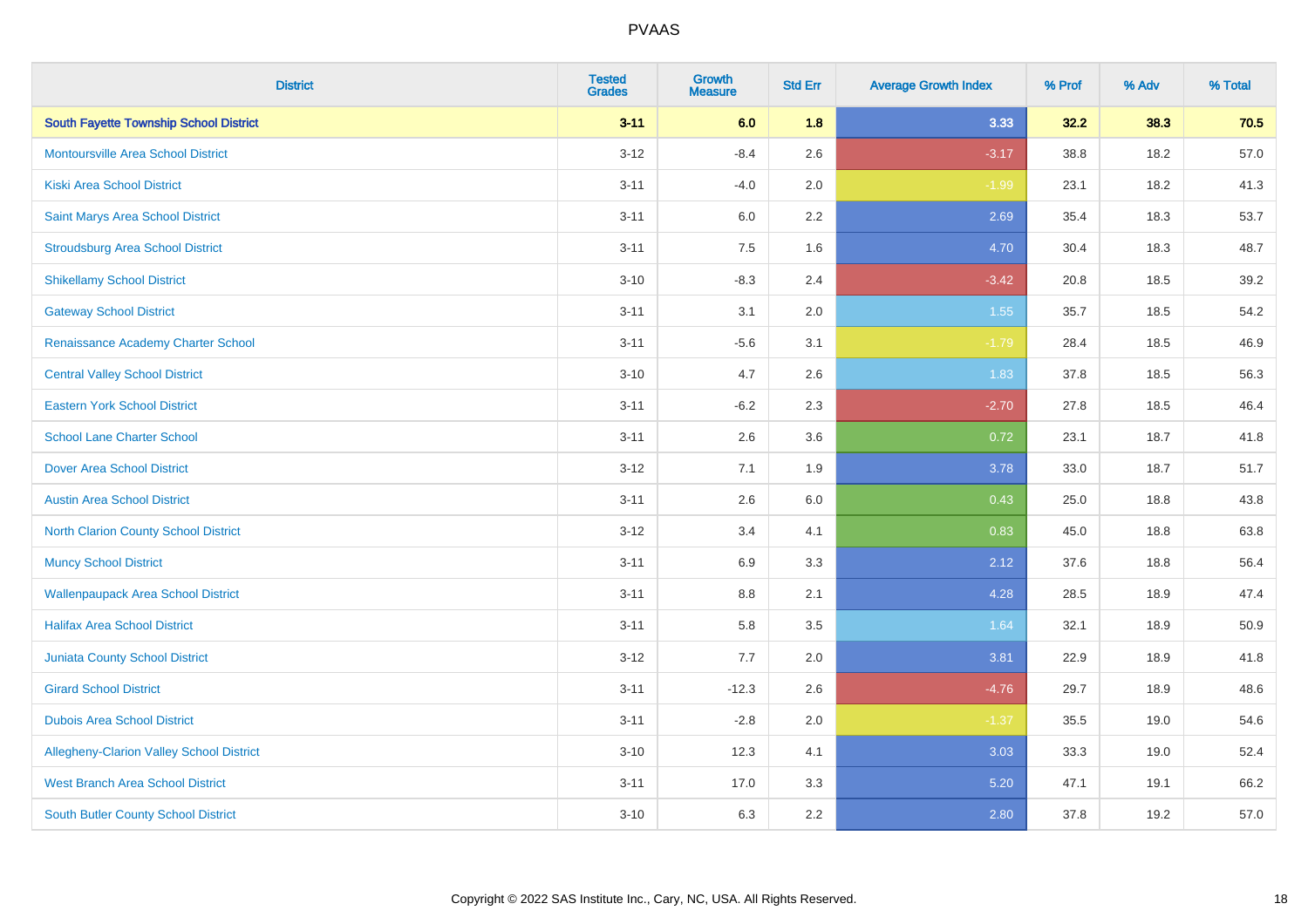| <b>District</b>                               | <b>Tested</b><br><b>Grades</b> | Growth<br><b>Measure</b> | <b>Std Err</b> | <b>Average Growth Index</b> | % Prof | % Adv | % Total |
|-----------------------------------------------|--------------------------------|--------------------------|----------------|-----------------------------|--------|-------|---------|
| <b>South Fayette Township School District</b> | $3 - 11$                       | 6.0                      | 1.8            | 3.33                        | 32.2   | 38.3  | 70.5    |
| <b>Hempfield Area School District</b>         | $3 - 12$                       | $-10.2$                  | 1.6            | $-6.37$                     | 28.1   | 19.2  | 47.3    |
| <b>Carlisle Area School District</b>          | $3 - 11$                       | $-5.2$                   | 1.7            | $-2.99$                     | 28.0   | 19.3  | 47.3    |
| <b>Bellwood-Antis School District</b>         | $3 - 10$                       | 3.5                      | 2.8            | 1.24                        | 40.9   | 19.4  | 60.2    |
| <b>Conewago Valley School District</b>        | $3 - 12$                       | 7.6                      | 1.7            | 4.46                        | 41.3   | 19.4  | 60.6    |
| <b>Agora Cyber Charter School</b>             | $3 - 11$                       | 14.6                     | 2.4            | 6.03                        | 24.7   | 19.5  | 44.2    |
| <b>Gettysburg Area School District</b>        | $3 - 11$                       | $-6.0$                   | 2.0            | $-3.02$                     | 28.8   | 19.6  | 48.5    |
| <b>South Western School District</b>          | $3 - 12$                       | 2.5                      | 1.7            | 1.48                        | 36.2   | 19.7  | 55.9    |
| <b>Kane Area School District</b>              | $3 - 10$                       | 8.8                      | 2.9            | 3.07                        | 31.4   | 19.8  | 51.2    |
| <b>North Hills School District</b>            | $3 - 11$                       | $-15.8$                  | 1.8            | $-8.84$                     | 26.4   | 19.8  | 46.2    |
| <b>Twin Valley School District</b>            | $3 - 12$                       | $-3.2$                   | 1.9            | $-1.68$                     | 38.8   | 19.8  | 58.6    |
| <b>Upper Perkiomen School District</b>        | $3 - 11$                       | 5.7                      | 1.9            | 3.04                        | 25.4   | 19.9  | 45.4    |
| <b>Clarion-Limestone Area School District</b> | $3 - 12$                       | $-10.0$                  | 3.6            | $-2.76$                     | 28.3   | 20.0  | 48.3    |
| <b>North Star School District</b>             | $3 - 11$                       | 1.1                      | 3.3            | 0.34                        | 26.2   | 20.0  | 46.2    |
| <b>Smethport Area School District</b>         | $3 - 12$                       | 5.8                      | 3.8            | 1.52                        | 24.6   | 20.0  | 44.6    |
| <b>Quakertown Community School District</b>   | $3 - 12$                       | $-4.3$                   | 1.5            | $-2.79$                     | 33.8   | 20.1  | 53.8    |
| <b>Schuylkill Valley School District</b>      | $3 - 11$                       | $-1.0$                   | 2.2            | $-0.47$                     | 29.8   | 20.2  | 50.0    |
| <b>Palisades School District</b>              | $3 - 11$                       | 7.7                      | 2.9            | 2.66                        | 27.8   | 20.3  | 48.1    |
| <b>Penn Manor School District</b>             | $3 - 11$                       | 7.1                      | 1.5            | 4.82                        | 26.7   | 20.5  | 47.2    |
| <b>West Perry School District</b>             | $3 - 11$                       | 11.0                     | 2.3            | 4.76                        | 26.9   | 20.5  | 47.4    |
| <b>Cornwall-Lebanon School District</b>       | $3 - 11$                       | 8.2                      | 1.6            | 5.24                        | 28.0   | 20.5  | 48.6    |
| <b>Portage Area School District</b>           | $3 - 10$                       | $-0.5$                   | 3.3            | $-0.14$                     | 27.0   | 20.6  | 47.6    |
| <b>Bloomsburg Area School District</b>        | $3 - 10$                       | 4.3                      | 3.4            | 1.26                        | 36.5   | 20.6  | 57.1    |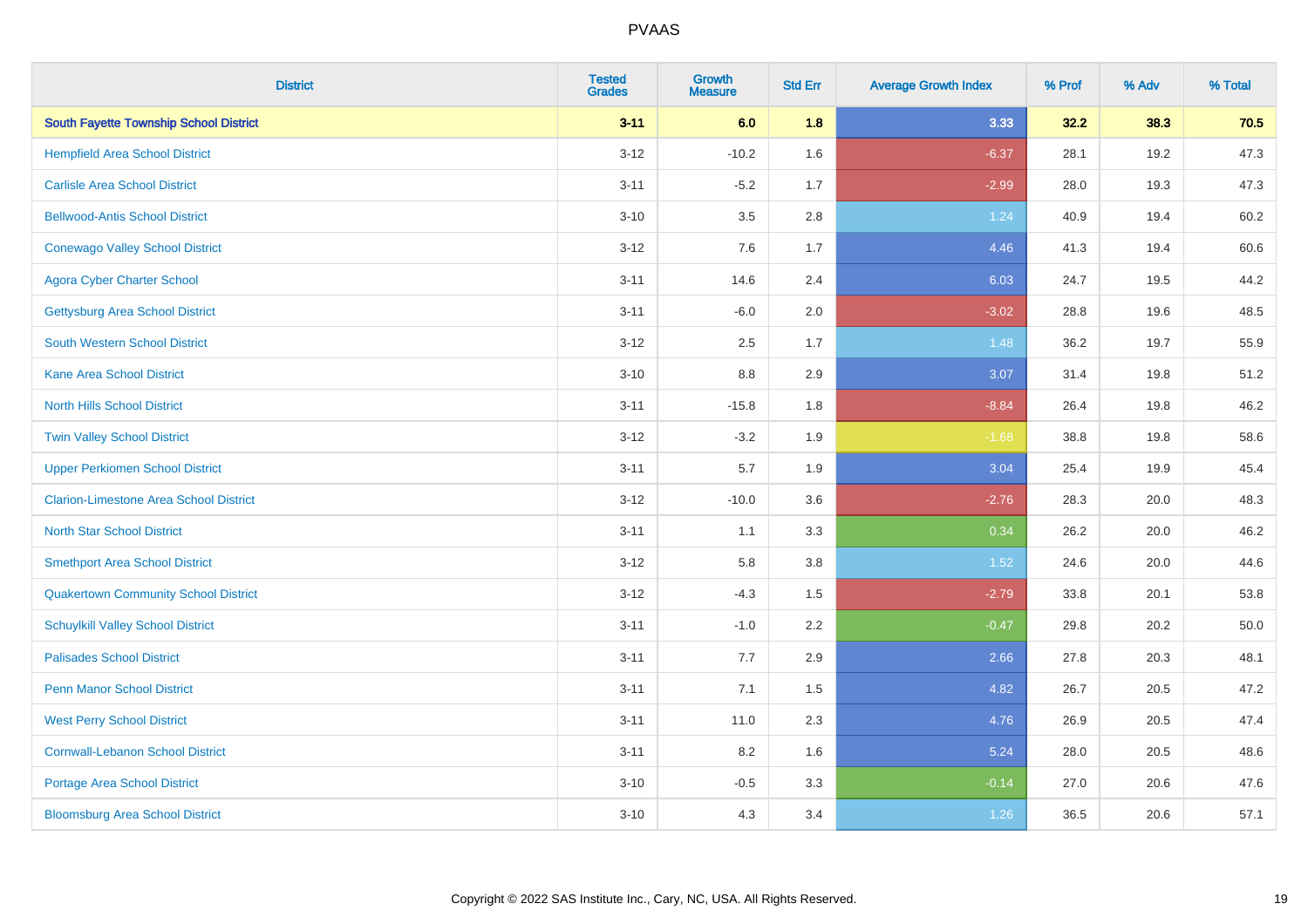| <b>District</b>                               | <b>Tested</b><br><b>Grades</b> | Growth<br><b>Measure</b> | <b>Std Err</b> | <b>Average Growth Index</b> | % Prof | % Adv | % Total  |
|-----------------------------------------------|--------------------------------|--------------------------|----------------|-----------------------------|--------|-------|----------|
| <b>South Fayette Township School District</b> | $3 - 11$                       | 6.0                      | 1.8            | 3.33                        | 32.2   | 38.3  | 70.5     |
| <b>Bedford Area School District</b>           | $3 - 11$                       | 6.4                      | 2.4            | 2.68                        | 31.0   | 20.6  | 51.6     |
| <b>Blackhawk School District</b>              | $3 - 11$                       | 2.0                      | 2.3            | 0.87                        | 34.6   | 20.7  | 55.3     |
| <b>Albert Gallatin Area School District</b>   | $3 - 11$                       | $-1.7$                   | 2.3            | $-0.72$                     | 31.9   | 20.7  | 52.7     |
| <b>Karns City Area School District</b>        | $3 - 11$                       | $-7.2$                   | 2.6            | $-2.71$                     | 26.4   | 20.8  | 47.2     |
| <b>Richland School District</b>               | $3 - 11$                       | $-6.9$                   | 2.6            | $-2.63$                     | 40.1   | 20.9  | 61.0     |
| Northeastern York School District             | $3 - 11$                       | $3.8\,$                  | 1.8            | 2.11                        | 32.7   | 21.0  | 53.7     |
| <b>Sayre Area School District</b>             | $3 - 11$                       | 5.8                      | 3.2            | 1.81                        | 30.3   | 21.0  | 51.3     |
| Pennsylvania Virtual Charter School           | $3 - 11$                       | 4.4                      | 3.4            | 1.31                        | 29.8   | 21.2  | 51.0     |
| <b>Lakeland School District</b>               | $3 - 11$                       | 13.3                     | 2.8            | 4.80                        | 22.2   | 21.2  | 43.4     |
| <b>Bellefonte Area School District</b>        | $3 - 11$                       | 6.7                      | 2.0            | 3.34                        | 28.8   | 21.5  | $50.2\,$ |
| <b>Red Lion Area School District</b>          | $3 - 11$                       | 4.5                      | 1.9            | 2.31                        | 32.3   | 21.5  | 53.8     |
| <b>MaST Community Charter School</b>          | $3 - 10$                       | $-0.9$                   | 2.5            | $-0.34$                     | 25.0   | 21.6  | 46.6     |
| <b>Crestwood School District</b>              | $3 - 11$                       | $-3.4$                   | 2.2            | $-1.52$                     | 33.1   | 21.7  | 54.9     |
| <b>Whitehall-Coplay School District</b>       | $3 - 11$                       | 11.8                     | 1.7            | 7.06                        | 32.3   | 21.7  | 54.0     |
| 21st Century Cyber Charter School             | $6 - 12$                       | 6.6                      | 2.1            | 3.16                        | 29.0   | 21.8  | 50.8     |
| <b>Slippery Rock Area School District</b>     | $3 - 11$                       | $-3.8$                   | 2.5            | $-1.56$                     | 30.8   | 21.9  | 52.7     |
| <b>Daniel Boone Area School District</b>      | $3 - 12$                       | 0.9                      | 1.9            | 0.46                        | 28.9   | 22.0  | 51.0     |
| <b>Greencastle-Antrim School District</b>     | $3 - 11$                       | $-0.3$                   | 2.0            | $-0.14$                     | 30.9   | 22.2  | 53.1     |
| <b>Galeton Area School District</b>           | $3 - 11$                       | 5.4                      | 5.4            | 1.01                        | 33.3   | 22.2  | 55.6     |
| <b>Dallas School District</b>                 | $3 - 11$                       | 8.1                      | 2.1            | 3.87                        | 32.4   | 22.4  | 54.8     |
| Lake-Lehman School District                   | $3 - 11$                       | 14.9                     | 2.8            | 5.34                        | 25.8   | 22.5  | 48.3     |
| <b>Boyertown Area School District</b>         | $3 - 11$                       | $-2.9$                   | 1.4            | $-2.06$                     | 30.8   | 22.6  | 53.4     |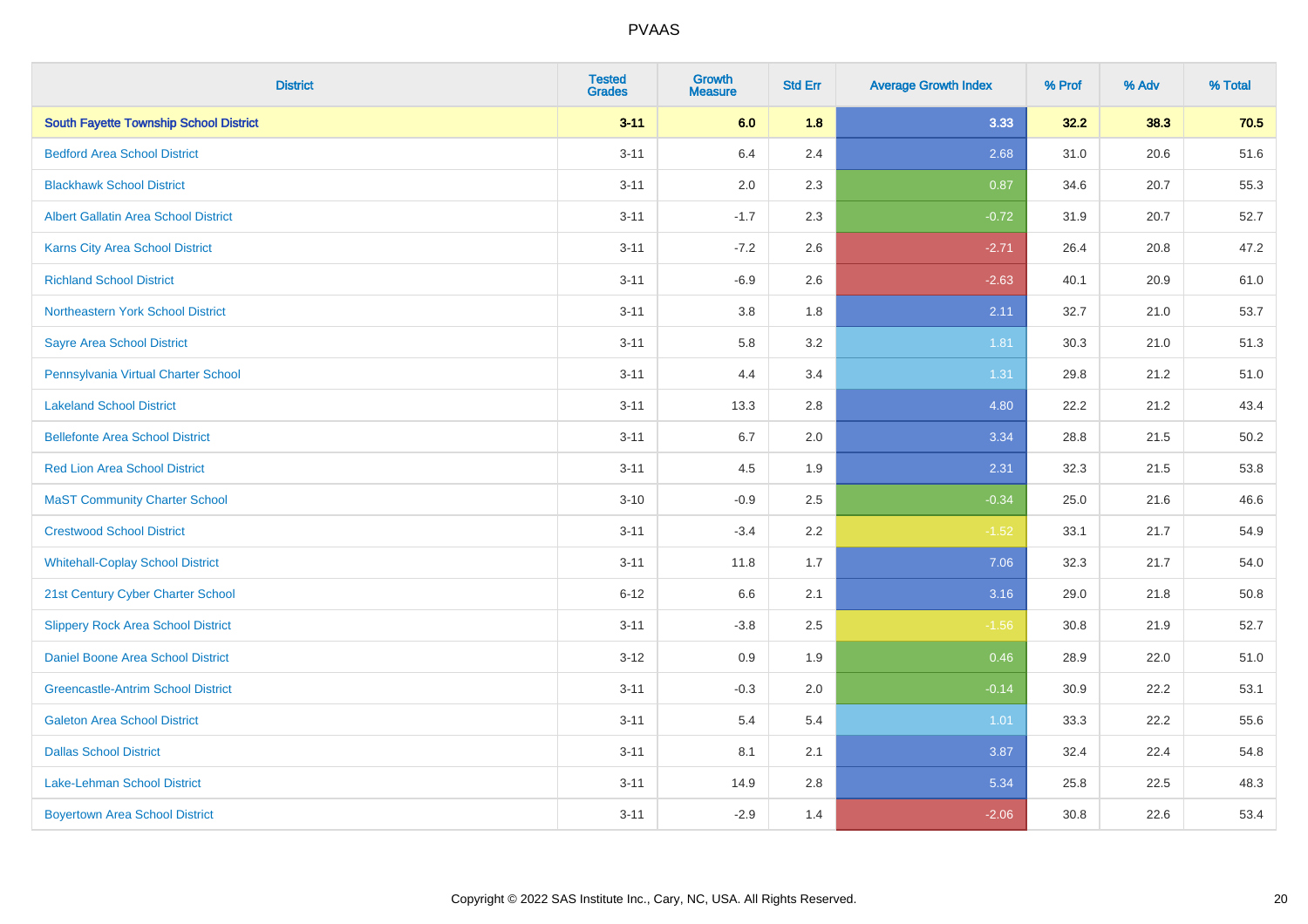| <b>District</b>                                | <b>Tested</b><br><b>Grades</b> | <b>Growth</b><br><b>Measure</b> | <b>Std Err</b> | <b>Average Growth Index</b> | % Prof | % Adv | % Total |
|------------------------------------------------|--------------------------------|---------------------------------|----------------|-----------------------------|--------|-------|---------|
| <b>South Fayette Township School District</b>  | $3 - 11$                       | 6.0                             | 1.8            | 3.33                        | 32.2   | 38.3  | 70.5    |
| <b>Shippensburg Area School District</b>       | $3 - 11$                       | 0.5                             | 1.8            | 0.26                        | 23.5   | 22.8  | 46.3    |
| <b>Canton Area School District</b>             | $3 - 11$                       | 8.4                             | 2.9            | 2.92                        | 13.8   | 23.0  | 36.8    |
| <b>Spring Grove Area School District</b>       | $3 - 11$                       | 3.9                             | 2.0            | 1.90                        | 30.0   | 23.0  | 53.0    |
| <b>Tulpehocken Area School District</b>        | $3 - 12$                       | 1.0                             | 4.9            | 0.20                        | 11.5   | 23.1  | 34.6    |
| <b>Valley View School District</b>             | $3 - 11$                       | 9.3                             | 2.2            | 4.18                        | 26.6   | 23.1  | 49.7    |
| <b>Donegal School District</b>                 | $3 - 12$                       | 5.9                             | 2.2            | 2.72                        | 34.1   | 23.1  | 57.2    |
| Northern York County School District           | $3 - 11$                       | 8.4                             | 1.8            | 4.63                        | 24.3   | 23.1  | 47.4    |
| <b>Riverside Beaver County School District</b> | $3 - 11$                       | $-5.5$                          | 2.7            | $-2.03$                     | 35.8   | 23.2  | 59.0    |
| <b>West Chester Area School District</b>       | $3 - 11$                       | $-2.1$                          | 1.2            | $-1.83$                     | 36.4   | 23.2  | 59.6    |
| <b>Sharpsville Area School District</b>        | $3 - 11$                       | 3.8                             | 3.7            | 1.04                        | 41.1   | 23.2  | 64.3    |
| Penns Valley Area School District              | $3 - 12$                       | 14.1                            | 2.6            | 5.33                        | 29.6   | 23.3  | 52.9    |
| <b>Bermudian Springs School District</b>       | $3 - 11$                       | 2.5                             | 2.4            | 1.05                        | 31.8   | 23.5  | 55.3    |
| <b>Waynesboro Area School District</b>         | $3-12$                         | 3.0                             | 1.8            | 1.67                        | 26.0   | 23.5  | 49.5    |
| <b>Shanksville-Stonycreek School District</b>  | $3 - 10$                       | $-8.6$                          | 5.5            | $-1.55$                     | 17.6   | 23.5  | 41.2    |
| <b>Conestoga Valley School District</b>        | $3 - 11$                       | 2.4                             | 1.7            | 1.43                        | 35.0   | 23.5  | 58.5    |
| <b>Montour School District</b>                 | $3 - 11$                       | $-6.1$                          | 2.1            | $-2.95$                     | 31.8   | 23.6  | 55.3    |
| Pen Argyl Area School District                 | $3 - 12$                       | 12.8                            | 2.5            | 5.10                        | 28.5   | 23.8  | 52.3    |
| <b>Neshaminy School District</b>               | $3 - 11$                       | 8.6                             | 1.3            | 6.56                        | 31.3   | 23.9  | 55.2    |
| <b>Oley Valley School District</b>             | $3 - 11$                       | 1.4                             | 2.4            | 0.56                        | 37.4   | 23.9  | 61.4    |
| <b>Central York School District</b>            | $3-12$                         | 12.9                            | 1.5            | 8.64                        | 31.4   | 24.1  | 55.5    |
| <b>Owen J Roberts School District</b>          | $3 - 11$                       | $-3.5$                          | 1.5            | $-2.27$                     | 36.8   | 24.4  | 61.2    |
| <b>Clearfield Area School District</b>         | $3 - 10$                       | $-1.3$                          | 3.7            | $-0.34$                     | 43.9   | 24.6  | 68.4    |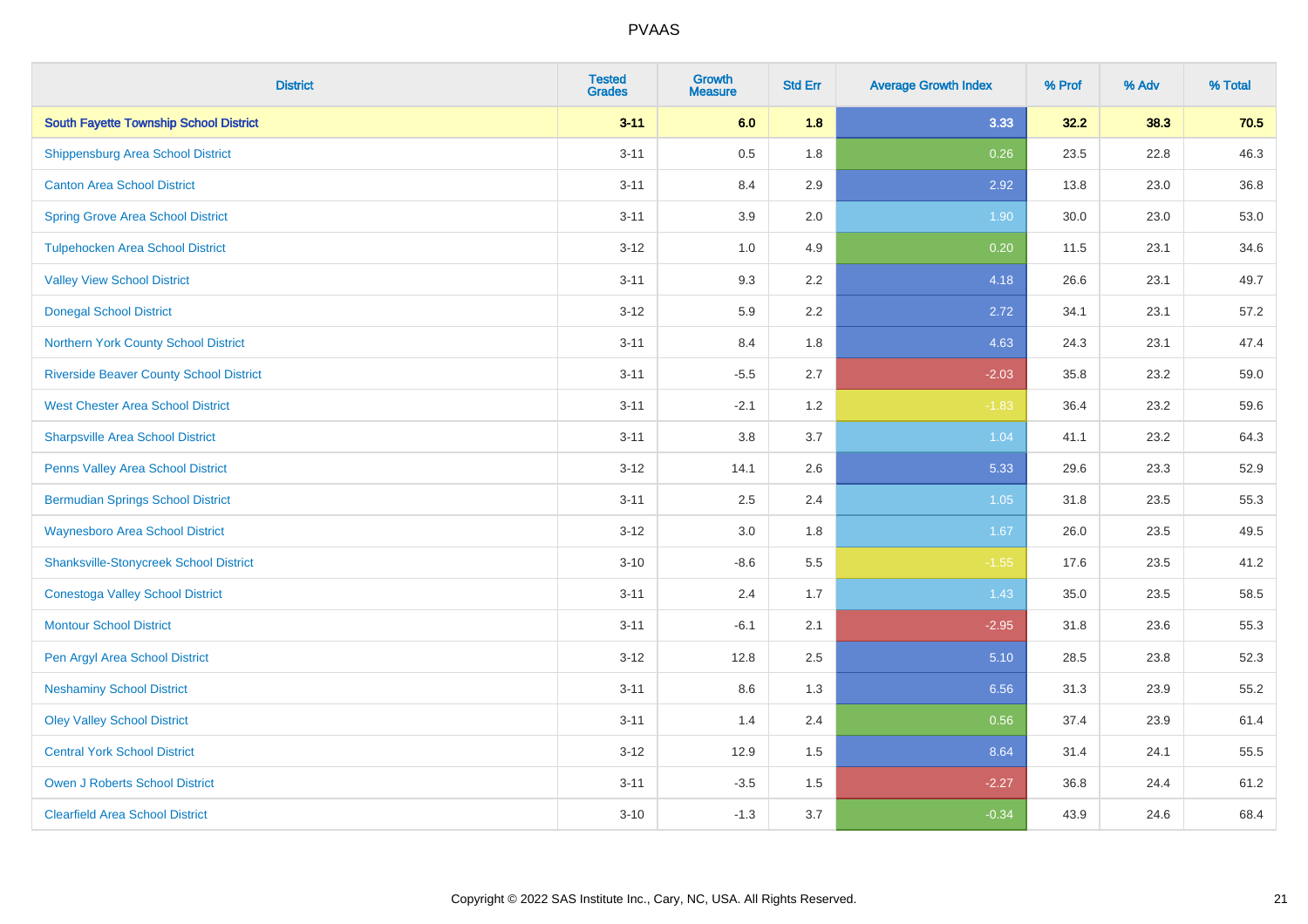| <b>District</b>                               | <b>Tested</b><br><b>Grades</b> | <b>Growth</b><br><b>Measure</b> | <b>Std Err</b> | <b>Average Growth Index</b> | % Prof | % Adv | % Total |
|-----------------------------------------------|--------------------------------|---------------------------------|----------------|-----------------------------|--------|-------|---------|
| <b>South Fayette Township School District</b> | $3 - 11$                       | 6.0                             | 1.8            | 3.33                        | 32.2   | 38.3  | 70.5    |
| <b>Nazareth Area School District</b>          | $3 - 11$                       | $-2.5$                          | 1.7            | $-1.53$                     | 29.2   | 24.6  | 53.8    |
| <b>Armstrong School District</b>              | $3 - 11$                       | 9.8                             | 1.6            | 6.22                        | 32.8   | 24.6  | 57.4    |
| <b>North East School District</b>             | $3 - 11$                       | $-5.3$                          | 2.7            | $-1.97$                     | 31.7   | 24.8  | 56.4    |
| Lehighton Area School District                | $3 - 11$                       | 11.4                            | 2.4            | 4.84                        | 30.5   | 24.9  | 55.3    |
| <b>Midd-West School District</b>              | $3 - 11$                       | 3.6                             | 2.6            | 1.42                        | 28.6   | 25.0  | 53.6    |
| <b>Springfield School District</b>            | $3 - 11$                       | 1.2                             | 1.7            | 0.69                        | 31.8   | 25.2  | 56.9    |
| <b>Seneca Valley School District</b>          | $3 - 11$                       | 0.8                             | 1.4            | 0.54                        | 40.6   | 25.2  | 65.8    |
| <b>Perkiomen Valley School District</b>       | $3 - 11$                       | 2.7                             | 1.5            | 1.83                        | 35.0   | 25.3  | 60.3    |
| <b>Spring Cove School District</b>            | $3 - 11$                       | 9.1                             | 2.4            | 3.77                        | 31.8   | 25.4  | 57.1    |
| <b>Belle Vernon Area School District</b>      | $3 - 11$                       | 11.1                            | 2.3            | 4.88                        | 31.6   | 25.4  | 57.1    |
| <b>Wilson School District</b>                 | $3 - 12$                       | 0.5                             | 1.5            | 0.32                        | 30.4   | 25.5  | 55.9    |
| Moon Area School District                     | $3 - 11$                       | 1.5                             | 1.8            | 0.86                        | 34.5   | 25.5  | 60.0    |
| <b>Fleetwood Area School District</b>         | $3 - 10$                       | 10.4                            | 2.0            | 5.19                        | 31.7   | 25.8  | 57.5    |
| <b>Avon Grove Charter School</b>              | $3 - 11$                       | 9.8                             | 3.1            | 3.18                        | 32.4   | 26.0  | 58.4    |
| <b>Blue Mountain School District</b>          | $3 - 10$                       | 12.2                            | 2.1            | 5.81                        | 30.7   | 26.1  | 56.8    |
| <b>Penn-Trafford School District</b>          | $3 - 11$                       | 2.9                             | 1.8            | 1.68                        | 46.3   | 26.2  | 72.5    |
| <b>Wilmington Area School District</b>        | $3 - 11$                       | 11.1                            | 3.3            | 3.37                        | 29.8   | 26.2  | 56.0    |
| <b>Tuscarora School District</b>              | $3 - 11$                       | 13.4                            | 2.2            | 6.20                        | 37.1   | 26.3  | 63.4    |
| <b>Haverford Township School District</b>     | $3 - 11$                       | 1.4                             | 1.4            | 1.05                        | 36.7   | 26.3  | 63.0    |
| <b>Quaker Valley School District</b>          | $3 - 11$                       | 12.2                            | 2.5            | 4.90                        | 39.5   | 26.4  | 65.9    |
| <b>East Penn School District</b>              | $3 - 11$                       | 8.9                             | 1.2            | 7.61                        | 32.8   | 26.4  | 59.2    |
| <b>Garnet Valley School District</b>          | $3 - 10$                       | 0.2                             | 1.7            | 0.13                        | 34.9   | 26.4  | 61.3    |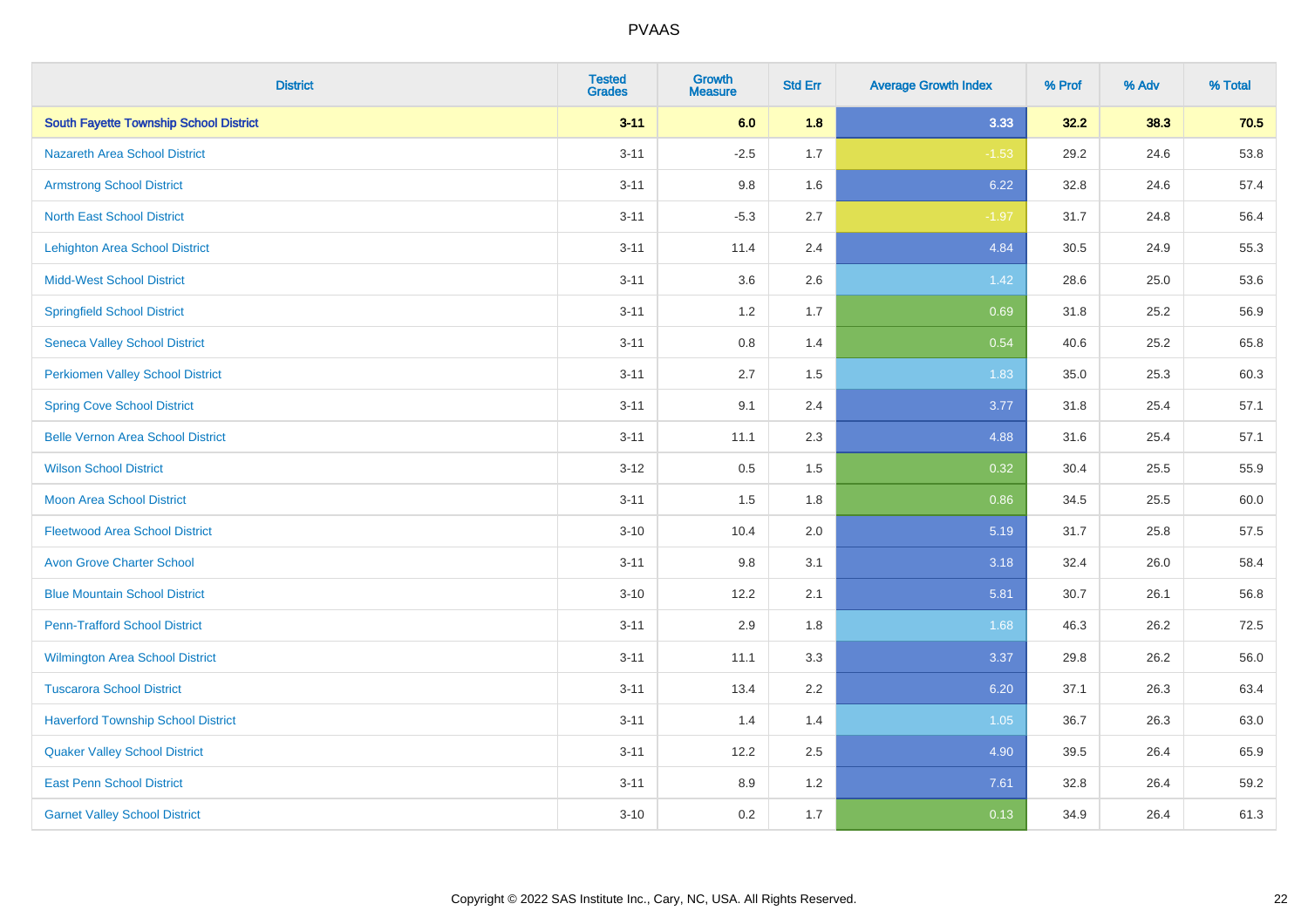| <b>District</b>                                | <b>Tested</b><br><b>Grades</b> | <b>Growth</b><br><b>Measure</b> | <b>Std Err</b> | <b>Average Growth Index</b> | % Prof | % Adv | % Total |
|------------------------------------------------|--------------------------------|---------------------------------|----------------|-----------------------------|--------|-------|---------|
| <b>South Fayette Township School District</b>  | $3 - 11$                       | 6.0                             | 1.8            | 3.33                        | 32.2   | 38.3  | 70.5    |
| <b>Upper Moreland Township School District</b> | $3 - 11$                       | 1.1                             | 2.0            | 0.56                        | 24.8   | 26.6  | 51.3    |
| <b>Upper Dauphin Area School District</b>      | $3 - 11$                       | 16.5                            | 5.1            | 3.26                        | 37.5   | 26.8  | 64.3    |
| <b>Lower Dauphin School District</b>           | $3 - 11$                       | 5.3                             | 1.8            | 3.03                        | 30.6   | 26.8  | 57.5    |
| <b>Evergreen Community Charter School</b>      | $6 - 11$                       | $-1.1$                          | 4.7            | $-0.23$                     | 34.6   | 26.9  | 61.5    |
| <b>Hermitage School District</b>               | $3 - 12$                       | 14.0                            | 2.5            | 5.59                        | 34.0   | 27.0  | 61.0    |
| <b>West Allegheny School District</b>          | $3-12$                         | 8.6                             | 2.0            | 4.34                        | 37.3   | 27.2  | 64.5    |
| <b>Jenkintown School District</b>              | $3 - 11$                       | $-7.9$                          | 4.1            | $-1.92$                     | 34.1   | 27.3  | 61.4    |
| <b>Bethel Park School District</b>             | $3 - 11$                       | $-4.4$                          | 1.7            | $-2.62$                     | 40.1   | 27.3  | 67.4    |
| West Jefferson Hills School District           | $3 - 11$                       | 1.9                             | 1.9            | 0.99                        | 34.8   | 27.3  | 62.1    |
| <b>Plum Borough School District</b>            | $3 - 11$                       | $-9.4$                          | 2.4            | $-3.98$                     | 32.9   | 27.4  | 60.4    |
| <b>Phoenixville Area School District</b>       | $3 - 11$                       | 7.3                             | 1.8            | 3.96                        | 32.3   | 27.6  | 59.8    |
| Elizabethtown Area School District             | $3 - 12$                       | 7.1                             | 1.7            | 4.19                        | 36.4   | 27.6  | 64.0    |
| <b>Pennridge School District</b>               | $3 - 10$                       | 7.4                             | 1.5            | 5.10                        | 32.0   | 27.6  | 59.6    |
| <b>Norwin School District</b>                  | $3 - 11$                       | $-1.1$                          | 1.6            | $-0.70$                     | 37.7   | 27.6  | 65.2    |
| <b>Pennsbury School District</b>               | $3 - 11$                       | 5.6                             | 1.3            | 4.38                        | 37.7   | 27.7  | 65.4    |
| <b>Beaver Area School District</b>             | $3 - 10$                       | $-3.0$                          | 2.5            | $-1.16$                     | 25.8   | 27.8  | 53.6    |
| Pennsylvania Leadership Charter School         | $3 - 11$                       | 8.0                             | 1.9            | 4.22                        | 33.1   | 27.8  | 60.9    |
| <b>Conemaugh Township Area School District</b> | $3 - 12$                       | 4.8                             | 3.5            | 1.39                        | 30.9   | 27.8  | 58.8    |
| <b>Southern Lehigh School District</b>         | $3 - 11$                       | $-4.1$                          | 2.1            | $-1.94$                     | 39.3   | 28.0  | 67.2    |
| South Side Area School District                | $3 - 11$                       | $-0.6$                          | 3.1            | $-0.19$                     | 24.0   | 28.0  | 52.0    |
| <b>Coudersport Area School District</b>        | $3 - 11$                       | 14.8                            | 3.4            | 4.33                        | 34.7   | 28.0  | 62.7    |
| <b>Wyomissing Area School District</b>         | $3 - 12$                       | $-2.4$                          | 2.6            | $-0.92$                     | 25.6   | 28.1  | 53.7    |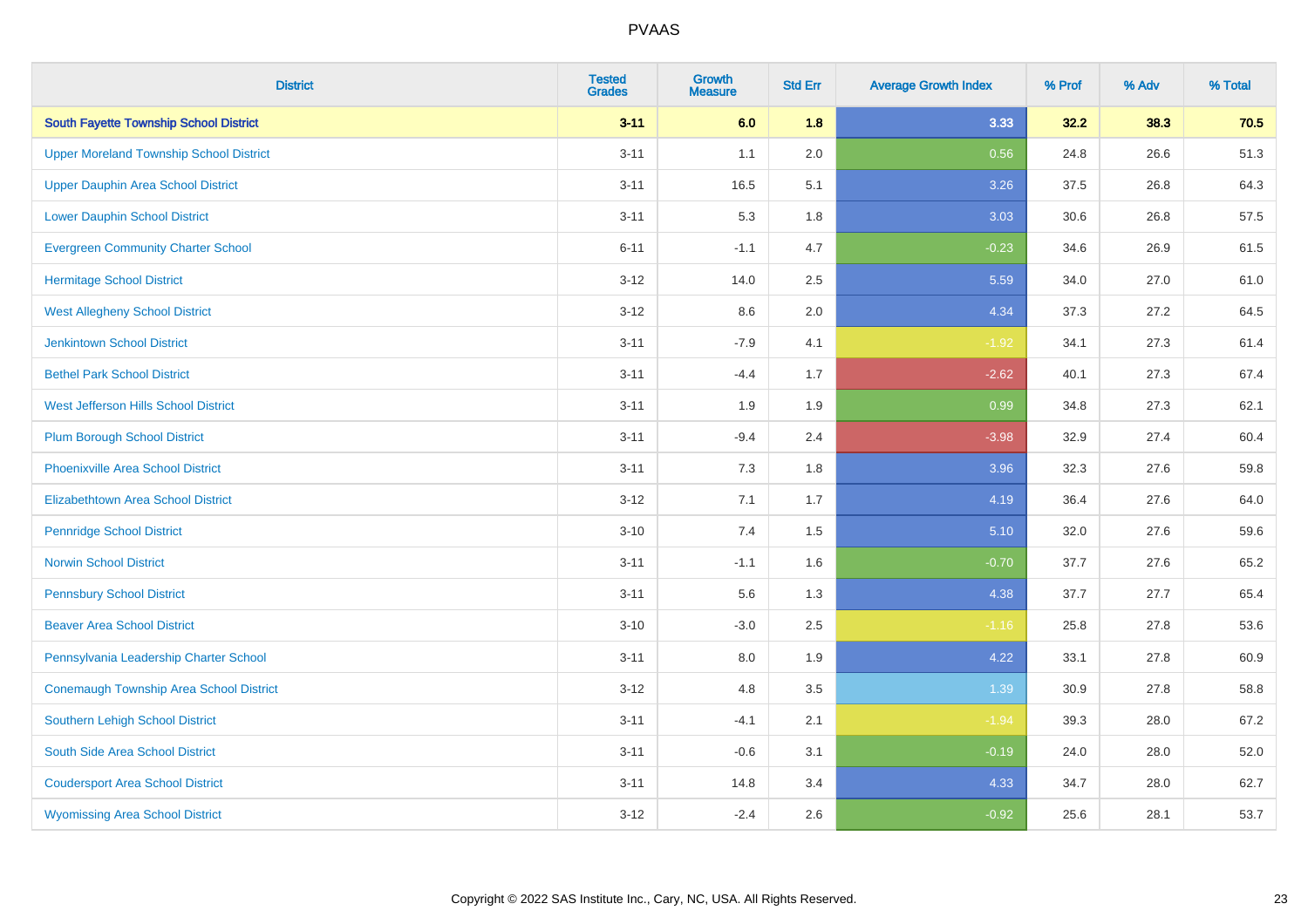| <b>District</b>                                 | <b>Tested</b><br><b>Grades</b> | <b>Growth</b><br><b>Measure</b> | <b>Std Err</b> | <b>Average Growth Index</b> | % Prof | % Adv | % Total |
|-------------------------------------------------|--------------------------------|---------------------------------|----------------|-----------------------------|--------|-------|---------|
| <b>South Fayette Township School District</b>   | $3 - 11$                       | 6.0                             | 1.8            | 3.33                        | 32.2   | 38.3  | 70.5    |
| <b>Canon-Mcmillan School District</b>           | $3 - 11$                       | $-5.0$                          | 1.5            | $-3.25$                     | 30.8   | 28.5  | 59.3    |
| <b>Benton Area School District</b>              | $3 - 10$                       | 8.1                             | 4.0            | 2.01                        | 35.7   | 28.6  | 64.3    |
| <b>Brandywine Heights Area School District</b>  | $3 - 11$                       | 5.8                             | 2.6            | 2.27                        | 27.7   | 28.6  | 56.2    |
| <b>Abington School District</b>                 | $3 - 10$                       | 0.9                             | 1.6            | 0.57                        | 29.7   | 28.7  | 58.4    |
| <b>Montrose Area School District</b>            | $3 - 10$                       | 12.3                            | 2.8            | 4.41                        | 37.8   | 28.9  | 66.7    |
| <b>Punxsutawney Area School District</b>        | $3 - 11$                       | 15.8                            | 2.7            | 5.83                        | 18.6   | 29.0  | 47.6    |
| <b>Wissahickon School District</b>              | $3 - 10$                       | $-5.3$                          | 1.7            | $-3.14$                     | 27.5   | 29.0  | 56.6    |
| <b>Tyrone Area School District</b>              | $3 - 12$                       | 29.2                            | 2.3            | 12.86                       | 36.6   | 29.1  | 65.7    |
| <b>Southern York County School District</b>     | $3 - 11$                       | 15.5                            | 1.8            | 8.48                        | 37.6   | 29.2  | 66.8    |
| <b>Littlestown Area School District</b>         | $3 - 11$                       | 28.7                            | 2.4            | 11.83                       | 38.4   | 29.3  | 67.7    |
| <b>Rose Tree Media School District</b>          | $3 - 10$                       | $-2.8$                          | 2.1            | $-1.33$                     | 35.2   | 29.6  | 64.8    |
| <b>Freeport Area School District</b>            | $3 - 10$                       | $-0.2$                          | 2.1            | $-0.10$                     | 37.4   | 29.8  | 67.2    |
| <b>Upper Dublin School District</b>             | $3-12$                         | 2.1                             | 1.8            | 1.19                        | 34.7   | 30.0  | 64.7    |
| Capital Area School for the Arts Charter School | $9 - 11$                       | 14.2                            | 4.5            | 3.13                        | 27.5   | 30.0  | 57.5    |
| <b>Millcreek Township School District</b>       | $3 - 11$                       | 9.1                             | 1.4            | 6.61                        | 34.5   | 30.1  | 64.6    |
| <b>Indiana Area School District</b>             | $3 - 11$                       | 12.0                            | 2.0            | 5.98                        | 30.0   | 30.4  | 60.3    |
| <b>Parkland School District</b>                 | $3 - 11$                       | $-3.7$                          | 1.2            | $-3.17$                     | 31.4   | 30.6  | 62.0    |
| <b>Springfield Township School District</b>     | $3 - 11$                       | $-3.9$                          | 3.1            | $-1.27$                     | 37.2   | 30.8  | 68.1    |
| <b>Manheim Township School District</b>         | $3-12$                         | 10.9                            | 1.5            | 7.51                        | 30.9   | 31.0  | 61.9    |
| <b>York Suburban School District</b>            | $3 - 11$                       | 7.4                             | 2.1            | 3.55                        | 24.9   | 31.2  | 56.1    |
| <b>Souderton Area School District</b>           | $3 - 11$                       | 18.5                            | 1.4            | 12.86                       | 39.2   | 31.2  | 70.4    |
| <b>Abington Heights School District</b>         | $3 - 11$                       | 6.7                             | 1.7            | 4.00                        | 33.8   | 31.7  | 65.5    |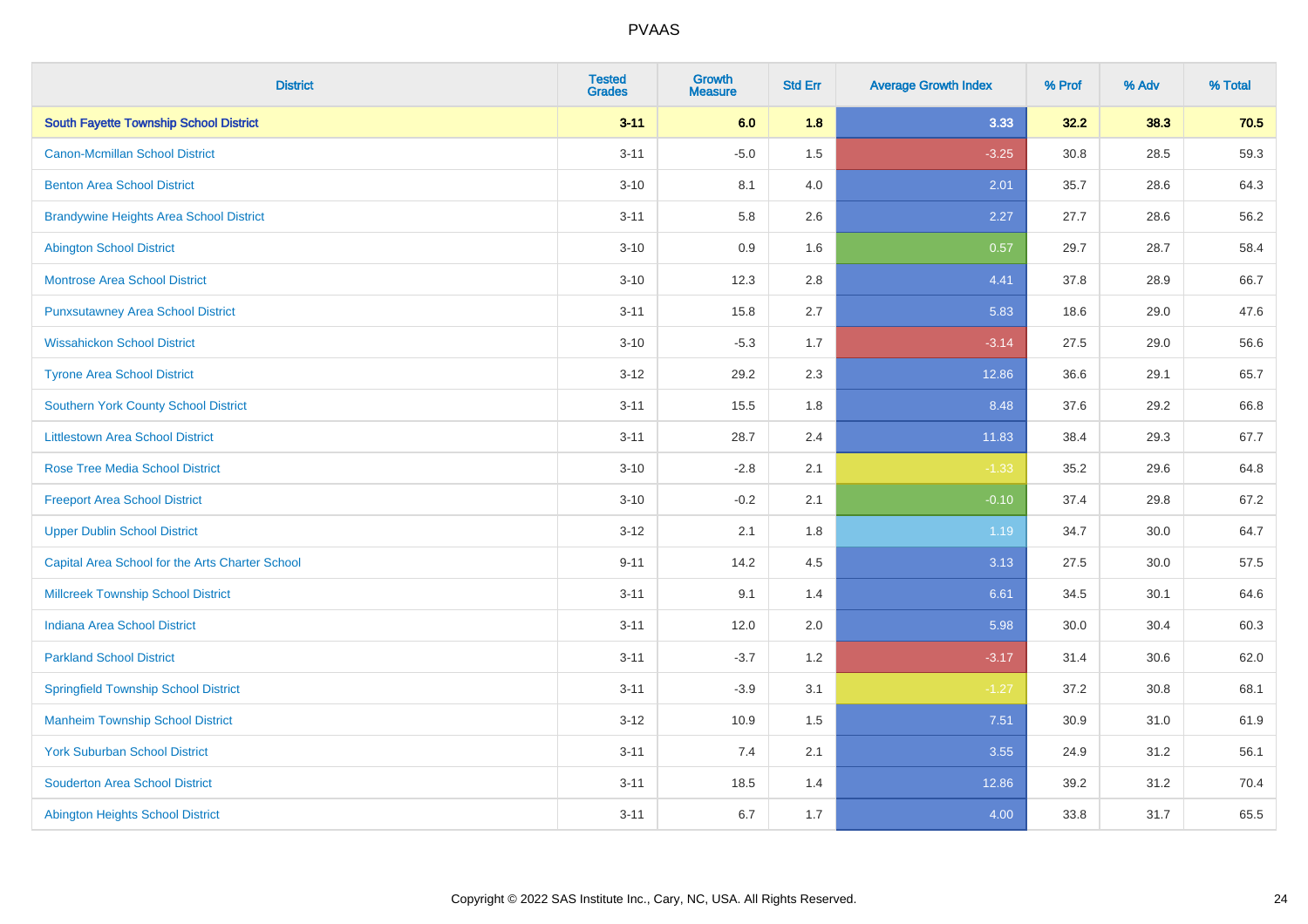| <b>District</b>                                | <b>Tested</b><br><b>Grades</b> | <b>Growth</b><br><b>Measure</b> | <b>Std Err</b> | <b>Average Growth Index</b> | % Prof | % Adv | % Total |
|------------------------------------------------|--------------------------------|---------------------------------|----------------|-----------------------------|--------|-------|---------|
| <b>South Fayette Township School District</b>  | $3 - 11$                       | 6.0                             | 1.8            | 3.33                        | 32.2   | 38.3  | 70.5    |
| Downingtown Area School District               | $3 - 11$                       | 4.4                             | 1.1            | 4.06                        | 30.1   | 32.0  | 62.2    |
| <b>Delaware Valley School District</b>         | $3 - 11$                       | 15.7                            | 1.6            | 9.62                        | 36.7   | 32.1  | 68.8    |
| Lampeter-Strasburg School District             | $3 - 12$                       | 11.0                            | 1.9            | 5.69                        | 35.4   | 32.3  | 67.7    |
| <b>Cocalico School District</b>                | $3 - 11$                       | 12.3                            | 1.9            | 6.48                        | 28.2   | 32.3  | 60.5    |
| <b>Mars Area School District</b>               | $3 - 10$                       | 6.6                             | 1.9            | 3.45                        | 36.7   | 32.4  | 69.1    |
| <b>Upper Merion Area School District</b>       | $3 - 11$                       | 14.0                            | 2.0            | 7.15                        | 34.4   | 32.6  | 67.0    |
| <b>Greenwood School District</b>               | $3 - 11$                       | 11.3                            | 3.6            | 3.14                        | 31.2   | 32.8  | 63.9    |
| <b>Lower Moreland Township School District</b> | $3 - 11$                       | 8.7                             | 2.0            | 4.35                        | 38.2   | 33.2  | 71.4    |
| <b>Avon Grove School District</b>              | $3 - 10$                       | 7.6                             | 1.4            | 5.29                        | 33.7   | 33.2  | 67.0    |
| <b>North Pocono School District</b>            | $3 - 11$                       | 13.1                            | 3.7            | 3.54                        | 31.4   | 33.3  | 64.7    |
| <b>Great Valley School District</b>            | $3 - 11$                       | 5.4                             | 2.0            | 2.77                        | 33.8   | 33.5  | 67.3    |
| <b>Methacton School District</b>               | $3 - 11$                       | 11.0                            | 1.6            | 6.94                        | 36.0   | 33.6  | 69.6    |
| Palmyra Area School District                   | $3 - 11$                       | 16.2                            | 1.8            | 9.02                        | 38.8   | 34.0  | 72.8    |
| <b>Dallastown Area School District</b>         | $3 - 11$                       | 19.9                            | 1.4            | 14.14                       | 36.8   | 34.2  | 71.0    |
| <b>Fairview School District</b>                | $3 - 11$                       | 8.3                             | 2.4            | 3.43                        | 41.9   | 34.9  | 76.7    |
| <b>Franklin Regional School District</b>       | $3 - 11$                       | 11.3                            | 1.8            | 6.13                        | 30.0   | 35.0  | 65.0    |
| <b>Loyalsock Township School District</b>      | $3 - 12$                       | 26.7                            | 2.7            | 9.92                        | 36.8   | 35.1  | 71.9    |
| <b>Council Rock School District</b>            | $3 - 11$                       | 13.5                            | 1.1            | 12.27                       | 32.0   | 35.4  | 67.4    |
| <b>Manheim Central School District</b>         | $3 - 11$                       | 12.8                            | 2.0            | 6.52                        | 27.8   | 35.4  | 63.2    |
| <b>North Penn School District</b>              | $3 - 11$                       | 17.6                            | 1.0            | 17.53                       | 30.8   | 35.7  | 66.4    |
| <b>Pine-Richland School District</b>           | $3 - 11$                       | 9.3                             | 1.7            | 5.56                        | 42.3   | 35.8  | 78.1    |
| <b>Tredyffrin-Easttown School District</b>     | $3 - 10$                       | 8.7                             | 2.4            | 3.57                        | 35.2   | 35.8  | 71.0    |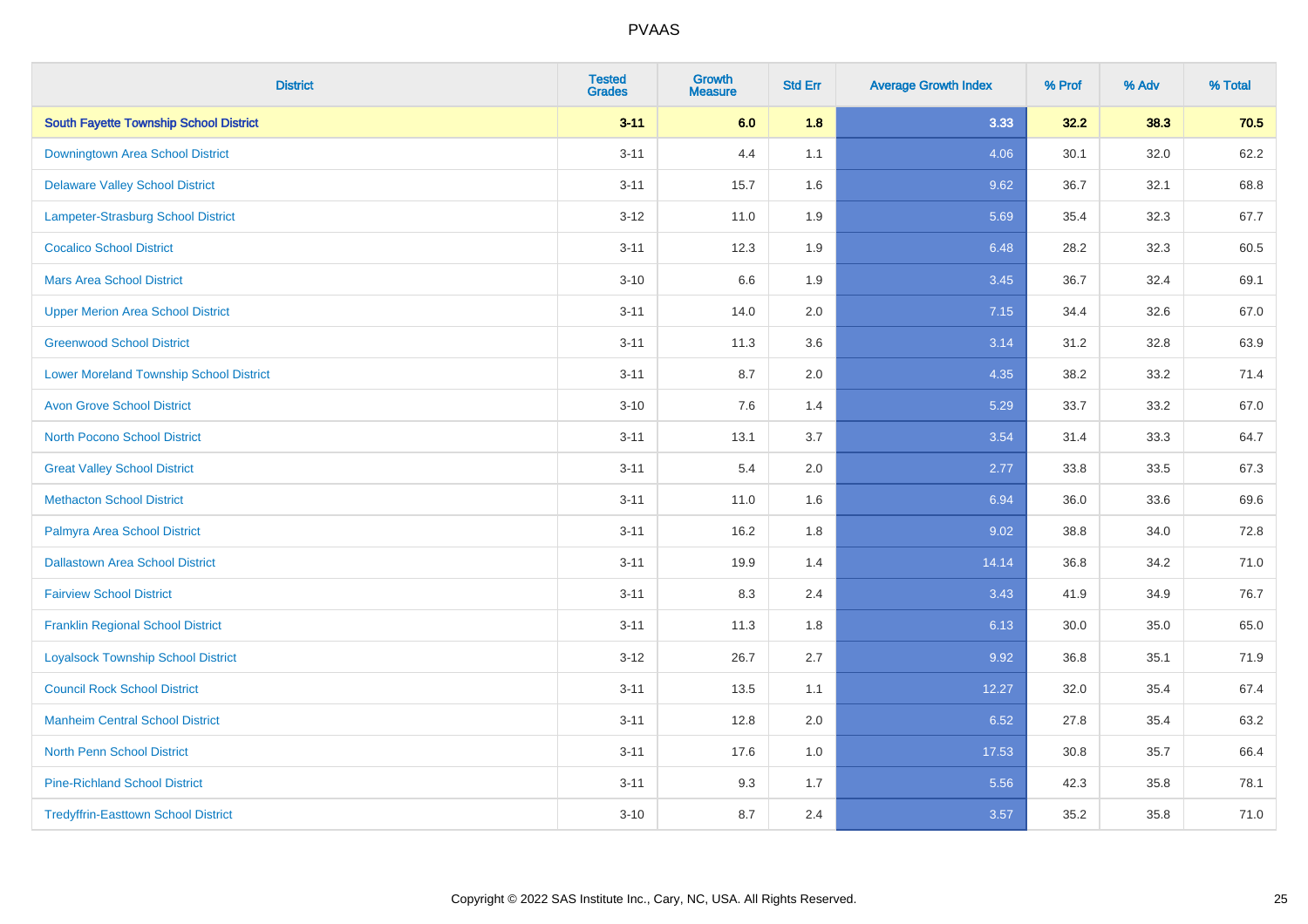| <b>District</b>                                 | <b>Tested</b><br><b>Grades</b> | <b>Growth</b><br><b>Measure</b> | <b>Std Err</b> | <b>Average Growth Index</b> | % Prof | % Adv | % Total |
|-------------------------------------------------|--------------------------------|---------------------------------|----------------|-----------------------------|--------|-------|---------|
| <b>South Fayette Township School District</b>   | $3 - 11$                       | 6.0                             | 1.8            | 3.33                        | 32.2   | 38.3  | 70.5    |
| <b>Lewisburg Area School District</b>           | $3 - 11$                       | 1.7                             | 2.4            | 0.72                        | 35.9   | 35.9  | 71.8    |
| <b>Warwick School District</b>                  | $3 - 11$                       | 21.7                            | 1.8            | 11.76                       | 27.7   | 36.3  | 64.0    |
| <b>Eastern Lancaster County School District</b> | $3 - 12$                       | 2.9                             | 3.2            | 0.91                        | 35.2   | 36.4  | 71.6    |
| <b>Hempfield School District</b>                | $3 - 11$                       | 13.4                            | 1.3            | 10.53                       | 29.9   | 36.8  | 66.7    |
| <b>Wallingford-Swarthmore School District</b>   | $3 - 10$                       | 5.0                             | 2.2            | 2.25                        | 33.3   | 37.1  | 70.4    |
| <b>Mountain View School District</b>            | $3 - 11$                       | 24.2                            | 3.4            | 7.20                        | 45.8   | 37.3  | 83.0    |
| Mt Lebanon School District                      | $3 - 11$                       | 2.4                             | 1.3            | 1.79                        | 39.3   | 37.4  | 76.8    |
| <b>Pequea Valley School District</b>            | $3 - 11$                       | 18.0                            | 3.1            | 5.74                        | 29.2   | 37.5  | 66.7    |
| <b>Central Columbia School District</b>         | $3 - 12$                       | 0.3                             | 2.3            | 0.12                        | 25.4   | 37.6  | 63.0    |
| <b>South Fayette Township School District</b>   | $3 - 11$                       | 6.0                             | 1.8            | 3.33                        | 32.2   | 38.3  | 70.5    |
| <b>Radnor Township School District</b>          | $3 - 12$                       | 7.5                             | 1.9            | 4.03                        | 33.0   | 38.3  | 71.3    |
| <b>Hampton Township School District</b>         | $3 - 11$                       | $7.4$                           | 2.0            | 3.79                        | 37.9   | 39.2  | 77.0    |
| <b>Cumberland Valley School District</b>        | $3 - 12$                       | 18.6                            | 1.2            | 15.79                       | 31.3   | 39.2  | 70.5    |
| <b>Saucon Valley School District</b>            | $3 - 11$                       | 18.9                            | 2.2            | 8.48                        | 26.0   | 39.6  | 65.6    |
| <b>Wayne Highlands School District</b>          | $3 - 11$                       | 22.5                            | 2.5            | 9.16                        | 33.8   | 40.4  | 74.2    |
| <b>Harbor Creek School District</b>             | $3 - 11$                       | 13.4                            | 2.3            | 5.80                        | 34.5   | 40.7  | 75.2    |
| <b>Berlin Brothersvalley School District</b>    | $3 - 11$                       | 19.6                            | 4.0            | 4.93                        | 28.3   | 41.3  | 69.6    |
| <b>Camp Hill School District</b>                | $3 - 12$                       | 20.7                            | 2.9            | 7.00                        | 32.3   | 41.4  | 73.7    |
| <b>Central Bucks School District</b>            | $3 - 11$                       | 15.5                            | 0.9            | 17.94                       | 34.8   | 41.4  | 76.2    |
| <b>Peters Township School District</b>          | $3 - 11$                       | 14.1                            | 1.7            | 8.16                        | 35.2   | 41.6  | 76.8    |
| <b>Line Mountain School District</b>            | $3 - 11$                       | 11.7                            | 3.9            | 3.01                        | 40.4   | 42.3  | 82.7    |
| <b>Marple Newtown School District</b>           | $3 - 11$                       | 20.6                            | 2.3            | 8.95                        | 31.1   | 42.7  | 73.8    |